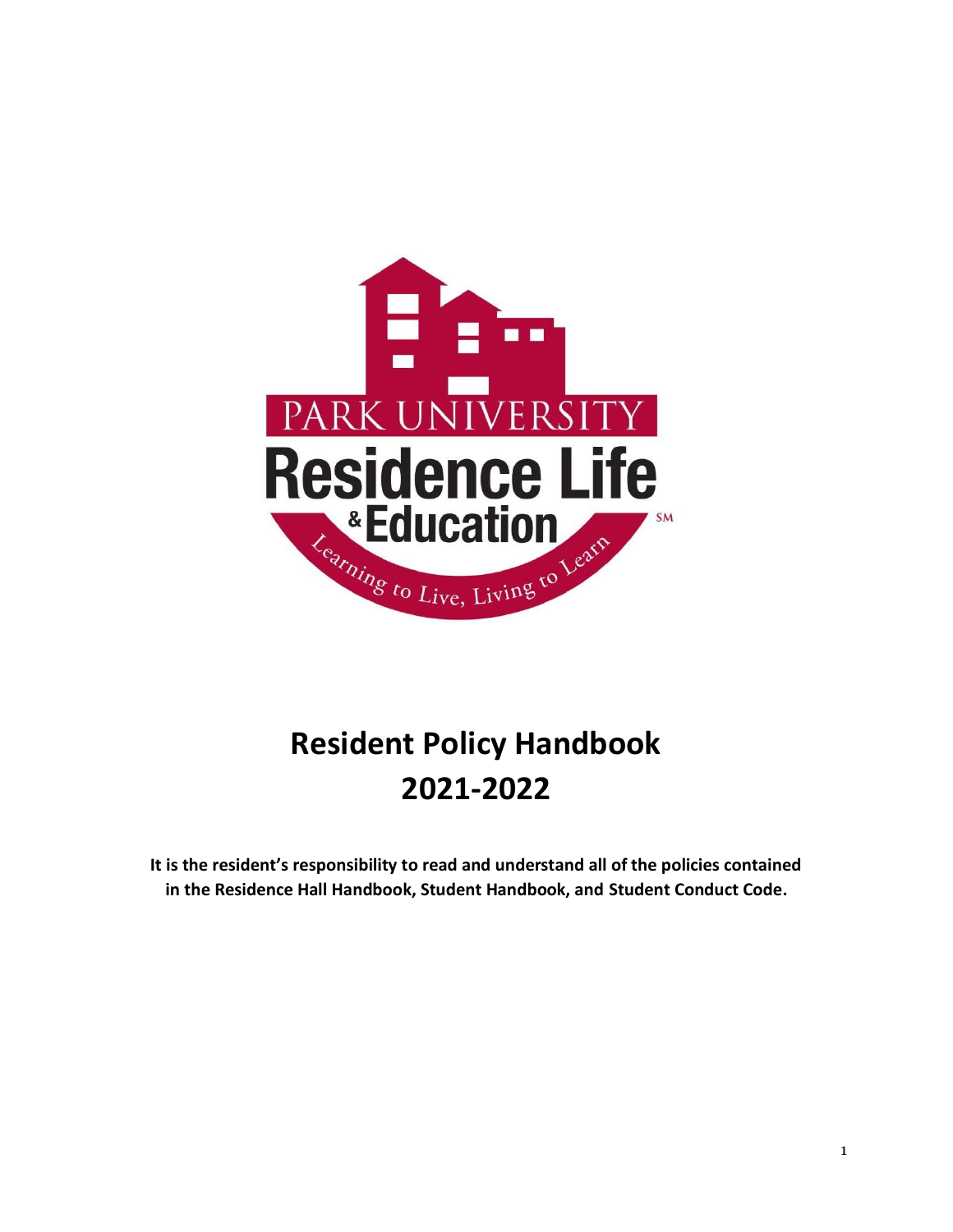# **Table of Contents**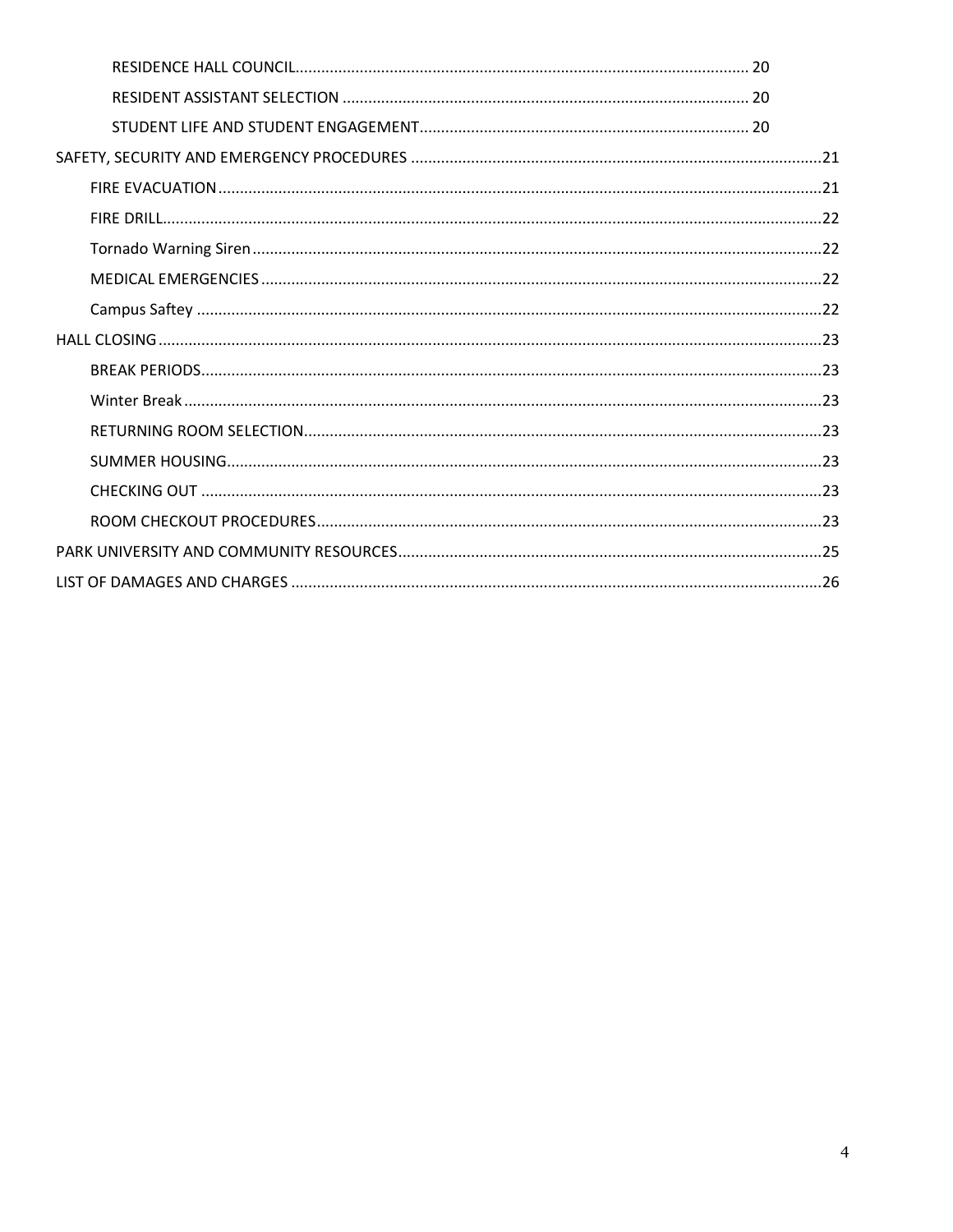# <span id="page-4-0"></span>**PARK UNIVERSITY STUDENT CONDUCT CODE**

Residence Life and Education observes and utilizes all elements of the Park University Student Conduct Code. For more information, please visit: <http://www.park.edu/student-conduct-code/>

The office of Residence Life and Education does not have a mandatory sanction for alcohol and drug violations. Each case is considered individually to include severity, repeat offenses, and circumstances such as mental health, past habits, academic standing, and age. Sanctions may include anything from exploring behavior through essay writing to expulsion from the residence halls. The goal is to assist the resident in making healthy choices.

In addition to the Student Conduct Code below is a list of Residence Hall specific policies that every resident will also be held accountable for:

# <span id="page-4-1"></span>**RESIDENCE HALL POLICIES**

# <span id="page-4-2"></span>**ALCOHOL**

Alcohol is not permitted in the Residence Hall.

The University's Alcohol Policy applies to Residence Life. See full policy here: <https://catalog.park.edu/content.php?catoid=5&navoid=488#drug-and-alcohol-policy>

# <span id="page-4-3"></span>**APPLIANCES**

Appliances allowed in the residence halls are coffee makers, microwaves, refrigerators, hot pots and corn poppers. Appliances with an open or closed heating element are NOT allowed in the residence halls, except for coffee makers.

There is no more crucial issue to the basic survival of students than fire safety. The number one cause of destruction and injury in residence halls is candles. The following items are not permitted:

- Hot plates or an item that uses a heating/immersion coil/Stove Tops
- Hazardous chemicals
- Toaster ovens
- Ultra Violet Lights
- Explosives & fireworks
- **Candles & incense**
- Halogen lamps
- Space heaters
- Full-sized refrigerators
- No Kitchen Grills\* \*Can be used in the community kitchens

Refrigerators must be 5.0 cubic feet or less. Microwaves must be 1200 watts or less. Refrigerators and Microwaves are provided in Copley Quad — residents should not bring their own.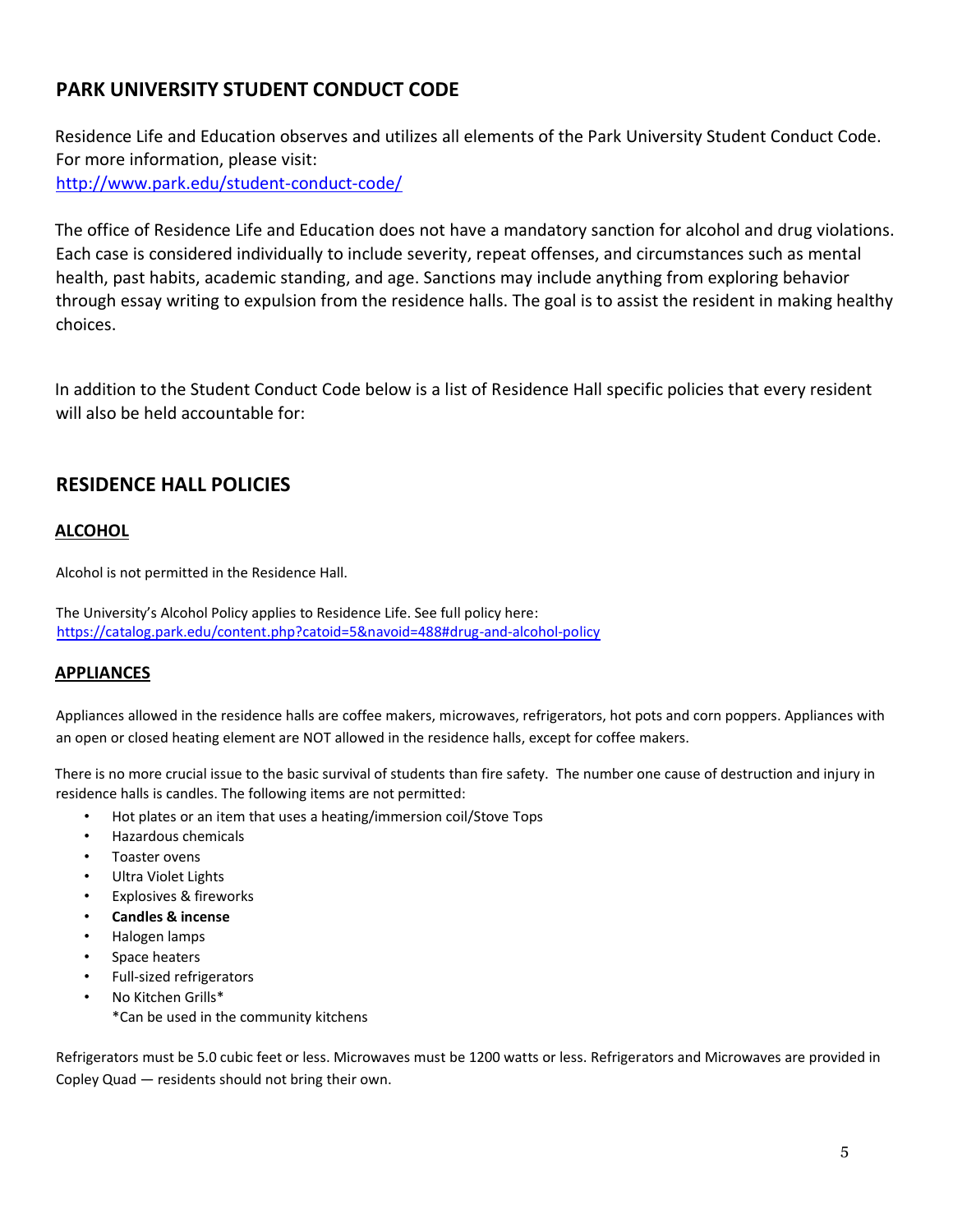Each residence hall has a kitchenette and limited pots, pans, utensils, etc. available for residents to check out. Each kitchenette includes a refrigerator, stove, oven and sink.

**Dearing restrictions:** Due to power restrictions in Dearing Hall residents will be limited in the number of appliances and electronic components they may use in their rooms. Residents are limited to one per room of the following:

- **Stereo**
- **Television**
- **Refrigerator**
- **Microwave**
- DVD/VCR player

Residents are limited to one per resident of the following:

- Desk lamps
- **Computers**
- Hair dryers are allowed only in the bathroom.

#### <span id="page-5-0"></span>**BICYCLES**

Bicycles may be stored outside in the bike racks or in your room only. Do not leave bikes in stairwells.

| 1 <sup>st</sup> Offence: | \$10                   |
|--------------------------|------------------------|
| 2 <sup>nd</sup> Offence: | \$20                   |
| 3 <sup>rd</sup> Offence: | <b>Removal of Bike</b> |

#### <span id="page-5-1"></span>**CANDLES/OPEN HEATING ELEMENTS**

Open flame devices are not permitted in the residence halls (e.g., candles, incense).

#### <span id="page-5-2"></span>**COOPERATION WITH STAFF**

Staff includes: Director of Residence Life and Education, Graduate Assistants, Resident Assistant (RA) and Campus Safety staff.

Residents are expected to comply with all reasonable requests made by staff members. Residents are expected to treat staff members with respect.

Staff members are expected to treat residents with respect and not make unreasonable requests of residents. If you feel that your RA is being unreasonable you should talk to the Senior Staff in your building.

#### <span id="page-5-3"></span>**DISSEMINATION OF INFORMATION**

All postings that are not sponsored by Residence Life and Education must be pre-approved by the Office of Student Life in Thompson Hall.

# <span id="page-5-4"></span>**DOOR PROPPING**

Propping of exterior doors is considered a serious security violation. Propping exterior doors may result in an unescorted guest into the building. Fines for propping doors are listed below, but not limited to:

• First Violation: \$25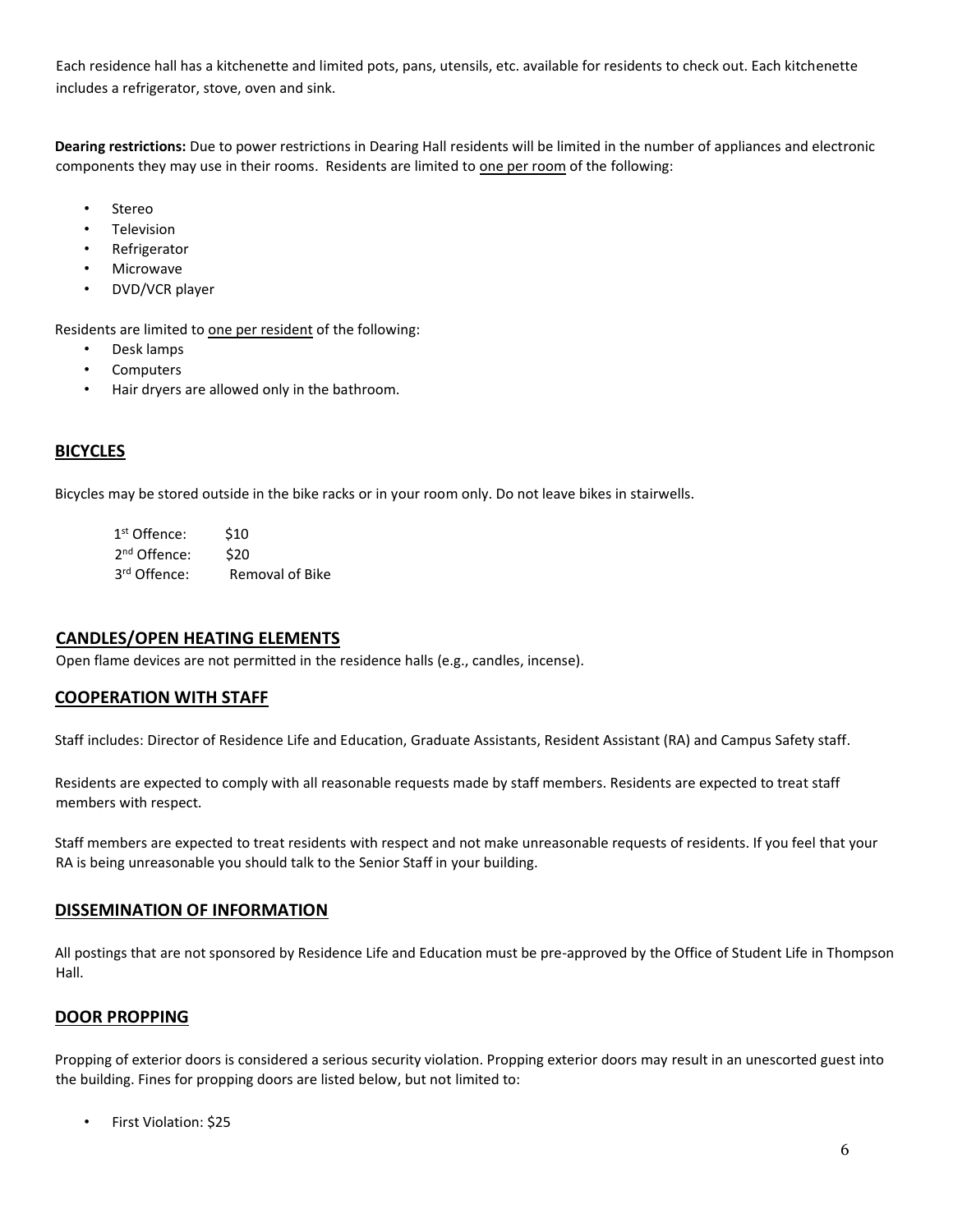- Second Violation: \$50
- Third Violation: \$100
- Fourth Violation: reconsideration of residential status

\*\*If you are moving in and need to prop a door, you must seek approval of a staff member.

# <span id="page-6-0"></span>**ELEVATORS**

Elevators are provided for the convenience of residents and to ensure that buildings are accessible for students with mobility impairments. As a matter of safety and courtesy to those living around you, elevators are to be used only as they were intended and in accordance with posted regulations.

# <span id="page-6-1"></span>**FIRE HAZARDS**

No materials, liquid or otherwise, or any explosive, combustible, or flammable nature shall be permitted in the residence halls. Candles, incense, "Sentsy" items with hot wax, and open flames are fire hazards and are prohibited. *See Appliances section for additional items prohibited.*

# <span id="page-6-2"></span>**FURNITURE**

Furniture may not be removed from individual rooms or common areas (lobbies, lounges, etc.). No furniture is permitted outdoors. Removal of furniture from public areas creates an inconvenience for other residents who utilize these areas and is reported as theft of university property. If furniture from lobbies is found in your room, you will be required to move it back to the lobby and pay a minimum charge of \$15.

The furniture in your room has been designated for your room only and is inventoried when you move in and again upon move out. You will be held financially responsible for missing furniture. All furniture provided — including bed frames and mattresses — must remain in the room, but additional items may be added as space allows.

# <span id="page-6-3"></span>**GUESTS AND VISITORS**

Visitors are permitted with the guidelines listed below. There are situations where for the safety of the entire community the visitation policy will be not be in effect and visitors will not be permitted. Students will receive communication about updates on policy via their Park email account and posting around the building.

During times that the visitation policy is in place, all visitors to the residence halls must be escorted at all times by the host resident. All guests must sign into the visitor log upon arrival and sign out upon departure. The use of a residential room is for occupancy and use by the resident or a registered visitor. At all times, residents are responsible for the actions of their guests and will be held responsible for any and all disruptions or policy violations of their guests. Visitors may be asked to vacate the premises at any time by a Residence Life and Education staff member.

Visitors and guests must be approved by all members of your suite. Please be considerate and courteous of your roommates and suitemates when inviting guests over, and make sure to have their approval. Since you live in a community space, disrupting your roommate or suitemate while studying, sleeping, or any time will not be tolerated.

The visitor log is located in the following places in each building:

Chesnut Hall – Front Desk Copley Quad – Front Desk Dearing Hall – Stairwell Platform

**All guests in the residence halls must be escorted and checked in at all times.**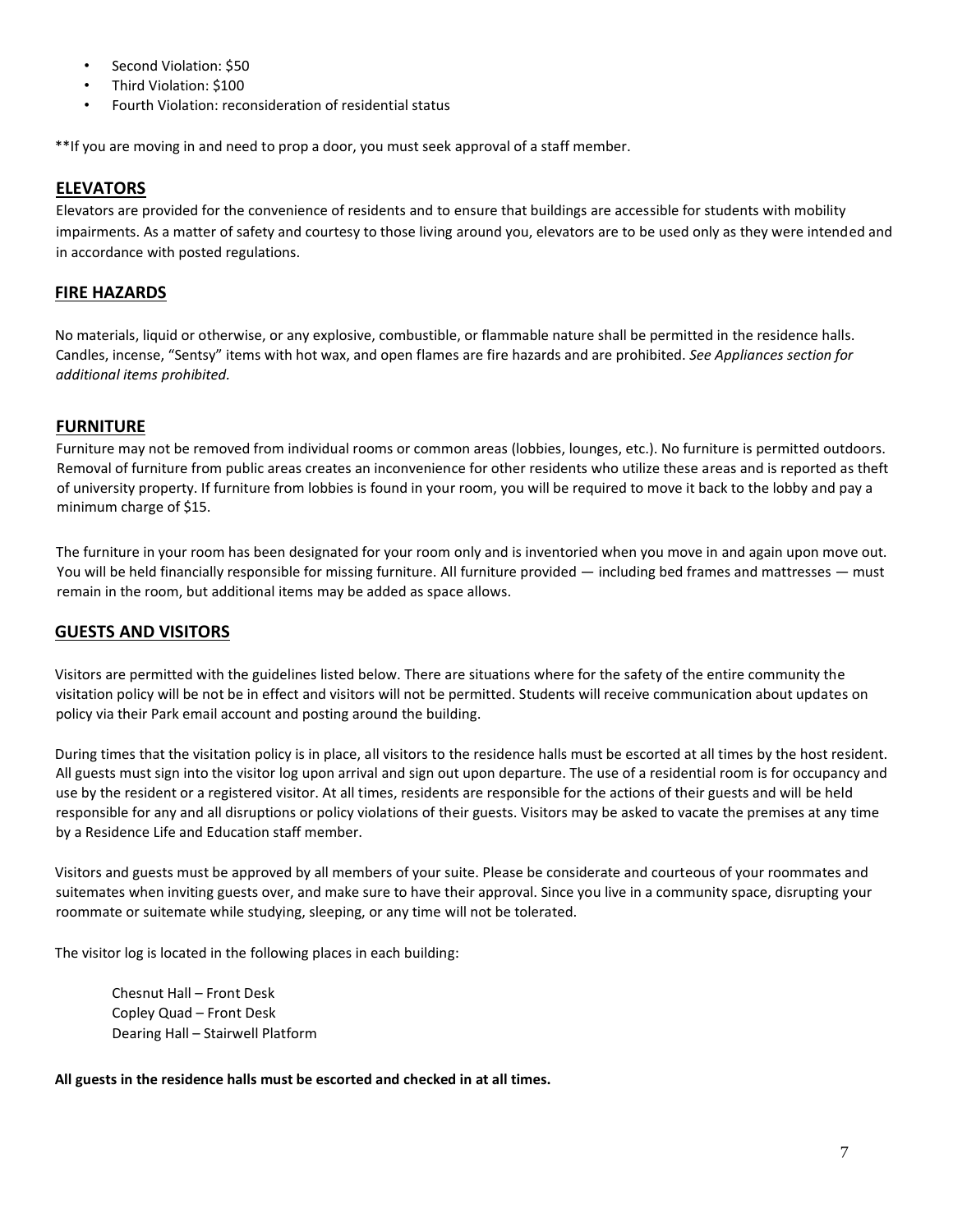Residents are expected to come down to the front desk to check in their guest and to escort them back down to the lobby to check them out. Residents and guests must provide proper photo identification at the front desk when you check them in. Keys do not work as identification.

The front desk staff is not responsible for letting residents into the building if they forget their ID card. If a resident does not have access to the building, then he or she must call someone to let them into the building.

## **24-hour visitation**

Residents still need to escort their guests in the building and check in with the Front Desk. Overnight guests are permitted if notice is given and **the Resident Director grants approval** (see Overnight Guest policy). **Cohabitation is not prohibited**. Resident's significant others will not be approved as overnight guests. Guests checked in for 8 consecutive hours or more will be considered "overnight guests" and must be registered as such.

**These policies are in place to create a safer environment for the entire residential community. Failure to follow this procedure will result in the loss of visitation privileges.** 

Violation of visitation policies may include, but not be limited to:

| $1^{\rm st}$ offense:    | Warning                                                         |
|--------------------------|-----------------------------------------------------------------|
| $2nd$ offense:           | Loss of visitation privileges for 2 weeks                       |
| 3 <sup>rd</sup> offense: | Loss of visitation privileges for the remainder of the semester |
| 4 <sup>th</sup> offense: | Reconsideration of residential status                           |

# <span id="page-7-0"></span>**GAMBLING**

Playing cards for money and other forms of gambling are are not permitted in the residence halls or elsewhere on campus.

#### <span id="page-7-1"></span>**HARASSMENT**

Please review the Park University Student Conduct Code. In addition, please note:

## **Viewing material in a public computer lab that could be considered to be offensive could create an uncomfortable educational environment and as such lead to a harassment complaint.**

#### <span id="page-7-2"></span>**IMPROPER CHECKOUT OR ROOM CHANGE**

Residents must follow posted check-in and check-out procedures. Room changes must be requested and approved by the Residence Life Senior Staff. Prior to break periods and the end of the semester check-out, procedures will be posted.

Depending on the break period, procedures may include scheduling an appointment with your Resident Assistant (RA) or other Residence Life staff, cleaning your room/apartment, removing all belongings from the facility, and turning in your key. Failure to follow these procedures will result in an improper checkout charge and any other associated charges.

#### <span id="page-7-3"></span>**LOBBY FURNITURE**

Lobby furniture is not to be removed from the lobby. Students found in violation of this policy will be required to attend an administrative conduct hearing with Residence Life Senior Staff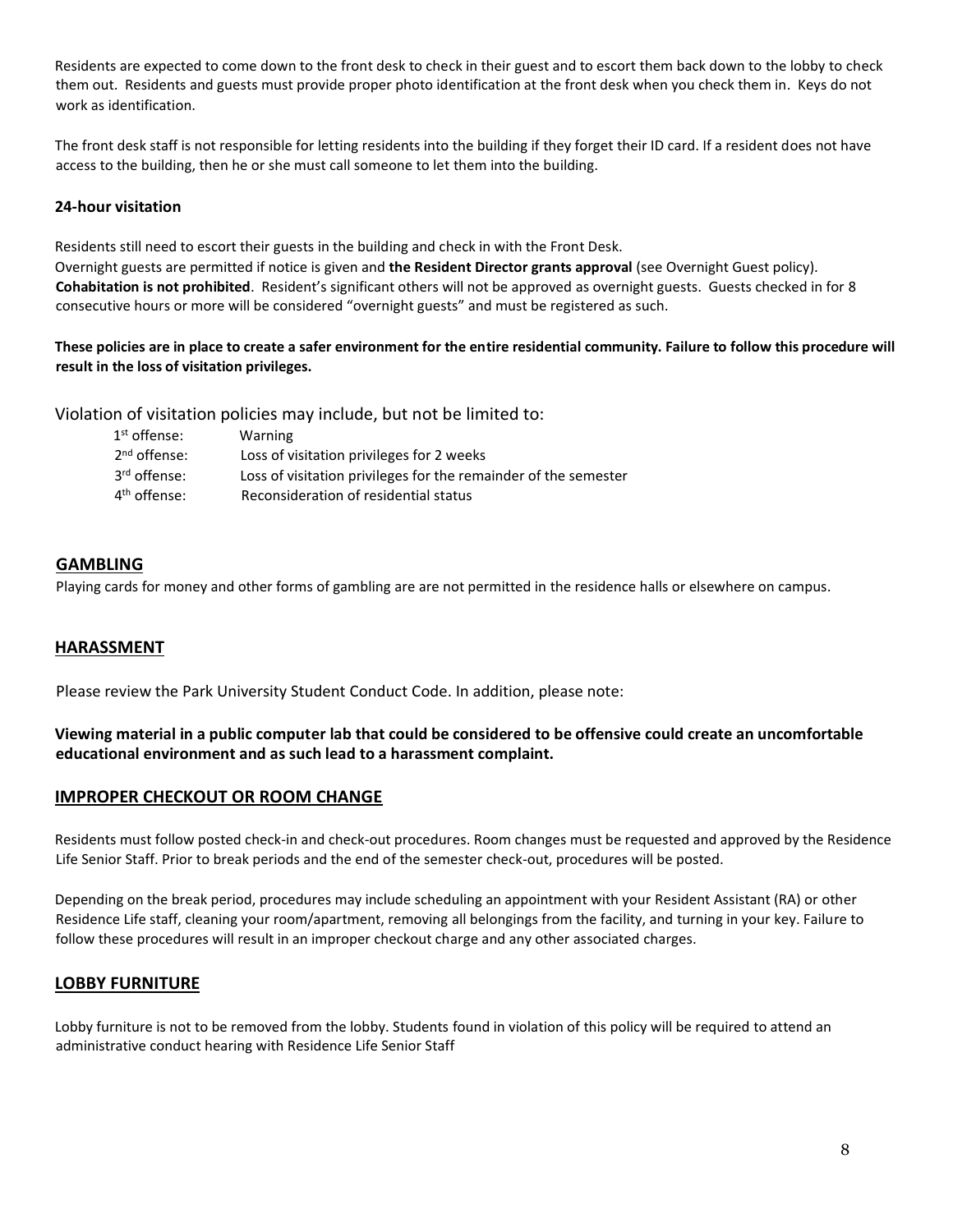# <span id="page-8-0"></span>**LOCK-OUTS**

For residents getting locked out of your room please knock on the door to see if your roommate/ suitemate(s) are in the room before you call the RA on duty.

If the roommate/suitemate is not at the room, call the RA on duty for the lock out. Lock out charges are \$5 to the student account for every lockout. During the first 2 weeks of school there is a grace period for up to three lock outs with no charge.

Students must report lost or stolen IDs or keys to Campus Safety.

For lost keys not found, there is a \$25 replacement fee to the student account.

Residents are not permitted to give their keys out to other individuals. Residence Life.

For everyone's safety, turn in found keys to your RA, the front desk, or the Office of

#### <span id="page-8-1"></span>**LOFTS**

Within the first two weeks of school, Residents must notify a Resident Assistant to request lofting hardware parts and assistance from the RA. Lofting without staff assistance is not permitted.

Lofts are used in the room to provide greater floor space for the resident's use. Please be considerate of your roommate when considering a loft.

All furniture that comes with the room must remain in the room. Furniture cannot be taken to other floor's storage rooms.

#### <span id="page-8-2"></span>**MINORS ON CAMPUS**

Park University's Minor on Campus Policy remains in place and can be viewed through MyPark: [https://my.park.edu/ICS/icsfs/Park\\_University\\_Minor\\_Children\\_On\\_Campus\\_Policy.pdf?target=14628a4d-1574-47d9-a610-](https://my.park.edu/ICS/icsfs/Park_University_Minor_Children_On_Campus_Policy.pdf?target=14628a4d-1574-47d9-a610-93da0c341aeb) [93da0c341aeb](https://my.park.edu/ICS/icsfs/Park_University_Minor_Children_On_Campus_Policy.pdf?target=14628a4d-1574-47d9-a610-93da0c341aeb)

#### <span id="page-8-3"></span>**NOISE**

See *Quiet Hours*

#### <span id="page-8-4"></span>**OVERNIGHT GUESTS**

Residence hall rooms are intended for the peaceful enjoyment and privacy, free from intrusion, for those assigned students. The right to privacy outweighs the privilege of having a guest. Therefore, overnight guests are not permitted in residence hall rooms without the advance permission of all residents of the room in which they are staying. Students are responsible to ensure that their guests do not impose any inconvenience on other room residents. Overnight guests may not stay in residence halls for a period longer than 3 consecutive days, without specific permission from the Residence Life Senior Staff.

Overnight guests may not be a resident's significant other or of the opposite sex. Residents need to complete an *Overnight Guest Registration Form* before their guest's arrival, see the Residence Life Senior Staff in your building. Overnight guests still need to be escorted and checked into the hall.

**Overnight guests are permitted only if the "Overnight Guest" form has been completed 24 hours prior to the guest's arrival and the Resident Director has granted approval.** Cohabitation is prohibited.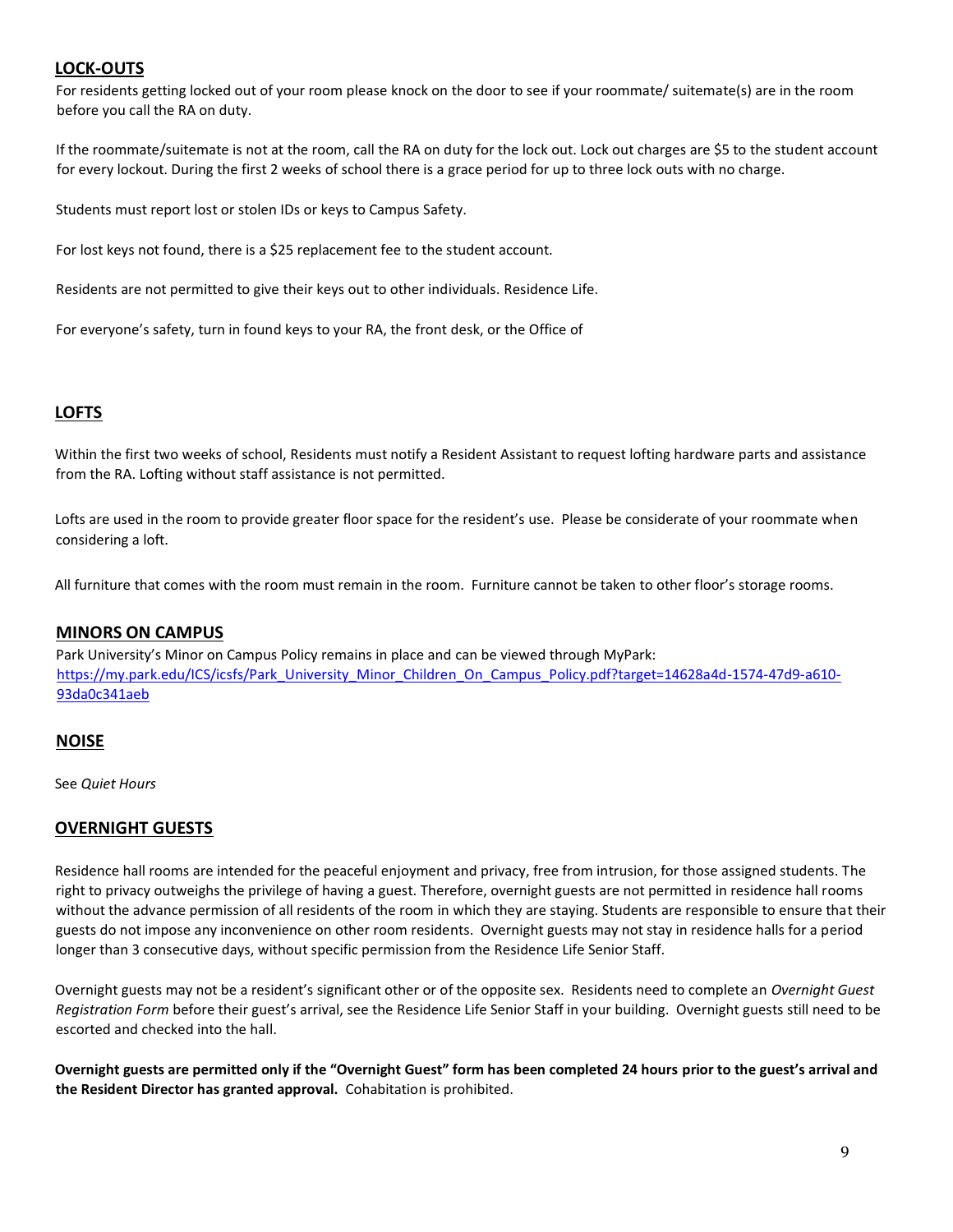# <span id="page-9-0"></span>**OUTDOOR ACTIVITIES PROHIBITED INDOORS**

Outdoor activities are not allowed in the halls. This includes, but is not limited to, bouncing balls, throwing Frisbees and balls, using Nerf guns or other Nerf products, rollerblading, skateboarding, hover boarding and bicycling. No outside water activities are allowed in the halls. This includes, but is not limited to, swimming/wading pools, water guns, water balloons, water slides, etc. In addition, these activities are not allowed on porches as such activities may result in damage to property and constitute vandalism. If you participate in any of these activities and damage occurs, you will be charged for repairs. If you have questions, contact the Residence Life Staff of your building.

# <span id="page-9-1"></span>**PRANKS**

Pranks are not allowed on Residence Life property.

#### <span id="page-9-2"></span>**PRESENCE DURING A VIOLATION**

Failure to abide by the policies outlined in the Student Code of Conduct and Residence Life and Education handbook includes being present during but not reporting a violation of Residence Life or Park University policy.

#### <span id="page-9-3"></span>**PARKING**

There is no charge for a campus parking permit, but residents must register vehicles through Campus Safety online [www.park.edu/campus-safety.](http://www.park.edu/campus-safety) Student may pick up their physical parking permit sticker at the Campus Safety Office located on the first floor of the Thompson Student Center. Non-registered vehicles are subject to a fine and/or tow. There are designated lots residential students.

Residents are allowed to park in the Copley Quad Parking Lot (located down the hill by the track field) or the Chesnut Parking Lot (located in front of Chesnut) COPLEY RESIDENTS: do not park by the chains which block of the path for move in. This is a fire lane and must remain accessible by emergency personnel.

Parking is not permitted across from soccer field in the private lot of the business off of 6<sup>th</sup> Street.

GENERAL/FACULTY PARKING is not residential parking. Residents parking in general parking from 6am-6:30pm is forbidden.

Campus Safety does give out TICKETS for parking in wrong areas. Several tickets will result in a boot.

# <span id="page-9-4"></span>**PETS**

Residents are not allowed to keep any pets other than fish, which must be contained in a tank no larger than 5 gallons. Residents are responsible for the cleaning and up keep of the tank. If any issues are caused in the residence hall, the student may be directed to remove the fish and tank.

# <span id="page-9-5"></span>**QUIET HOURS**

During quiet hours, any noise(s) heard outside of your room could be considered a disturbance and a violation of quiet hours. The hours are as follows for all residence halls:

| Sunday-Thursday | 10 PM to 10 AM    |
|-----------------|-------------------|
| Friday-Saturday | Midnight to 10 AM |

If disturbed by another resident, each resident should be able to address the individual and ask them to remedy the problem. It is important to be able to address your neighbors respectfully without aggression or a dramatic confrontation. RA staff is available to assist you in doing so, or if the problem persists to assist in resolving the issue.

#### <span id="page-9-6"></span>24-HOUR COURTESY HOURS

There are 24-hour courtesy hours in the halls. This means that even if it is not during the designated quiet hours that you are expected to keep the noise level within reason so that all students can sleep and study.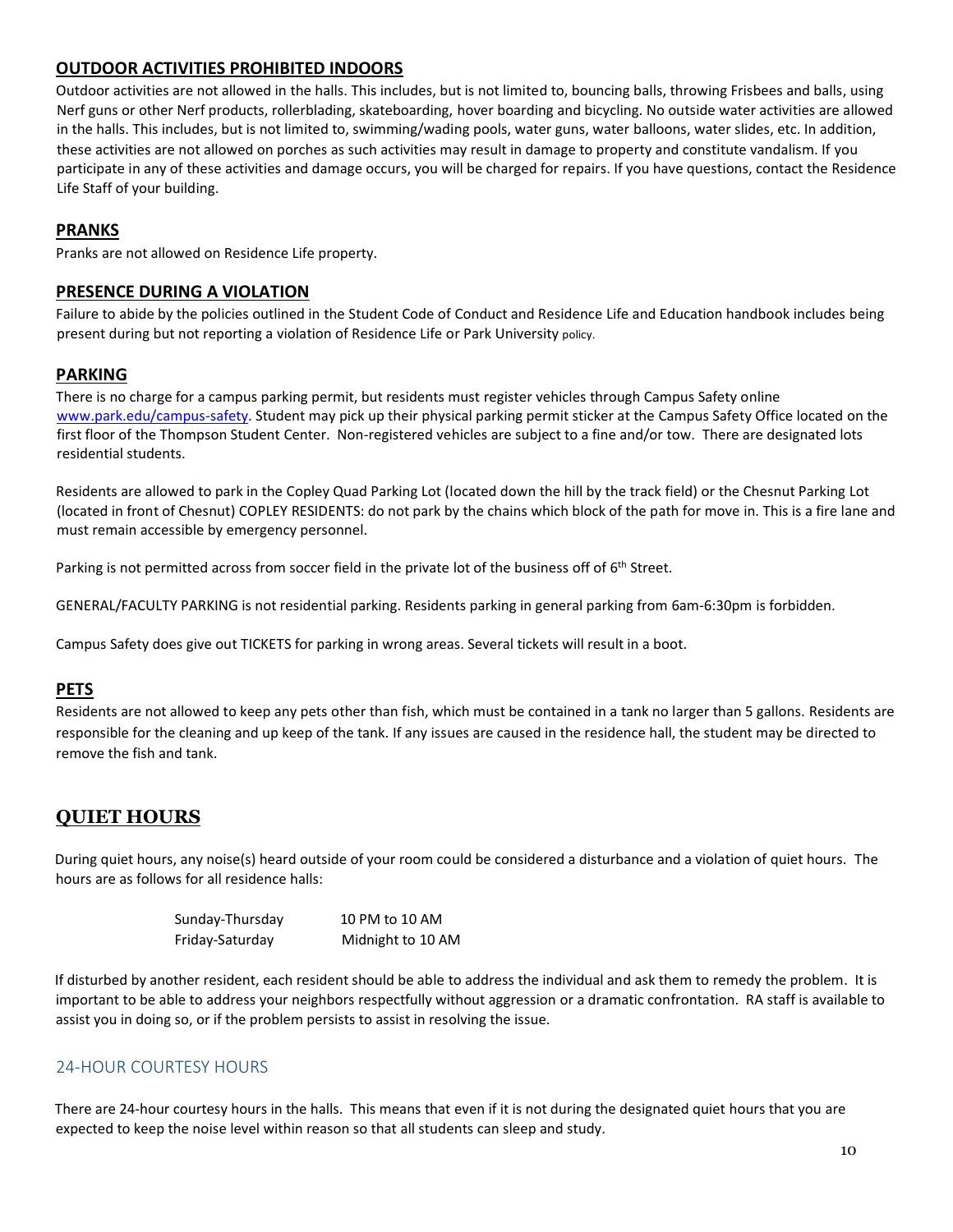#### <span id="page-10-0"></span>FINALS WEEK: 23-HOUR QUIET HOURS

During finals, the halls become quiet for 23 hours out of the day. The Residence Life Senior Staff will specify when quiet hours begin, end, and when the relaxed hour will be. Violation of 23-hour quiet hours can lead to immediate dismissal from the hall for the rest of finals week.

# <span id="page-10-1"></span>**SOLICITATION**

No person(s) can go door-to-door or locate themselves in a lobby or study lounge to solicit for participation or purchase. If you come upon someone doing this, please inform him or her of the policy and request that they leave. If you need assistance, please ask a residence life staff member.

# <span id="page-10-2"></span>**SMOKING AND TOBACCO USE**

**Park University is a tobacco-free university. Smoking and other tobacco products are not allowed on Park University campuses.**

Tobacco products include cigarettes, e-cigarettes (including vaping and JUULing), pipes, cigars, hookahs and water pipes, plus the use of smokeless tobacco.

\$20 fine per violation. Student with repeat violations will go through a Student Conduct Hearing.

*Note that smoking is not allowed in personal vehicles on campus property.*

The designated area for campus is the blue bench located along Highway 9 at the south edge of the chapel.

It is important to note that cigarette butts are litter too. Incorrect disposal of cigarette butts is damaging to animals, the environment and makes our home look unappealing to residents and our guests. Please dispose of your butts in a disposal bin.

# <span id="page-10-3"></span>**STORAGE**

The residence halls do not provide storage for personal property during break periods.

#### <span id="page-10-4"></span>**TRASH & RECYCLING**

All personal trash and recycling must be disposed of in the proper containers located inside and outside each building. Personal trash is not to be left in the hallway at any time. Personal trash is not to be disposed of in the public restrooms or lobbies. All *trash* must be put down the trash chute (Copley Quad) or in a dumpster. Violation of this policy may result in a \$15 disposal fee.

#### <span id="page-10-5"></span>**VANDALISM & DAMAGES**

Intentional damage of Park University facilities or property will not be tolerated. Students found in violation of this policy may be subject to one or more of the following: disciplinary action; restitution; or city, state, or federal prosecution.

If you accidentally damage university property it would be in your best interest to immediately report the damage to a member of the Residence Life staff so the damage can be documented and fixed quickly.

*See "Damages & Charges" section for a list of typical charges and fees.*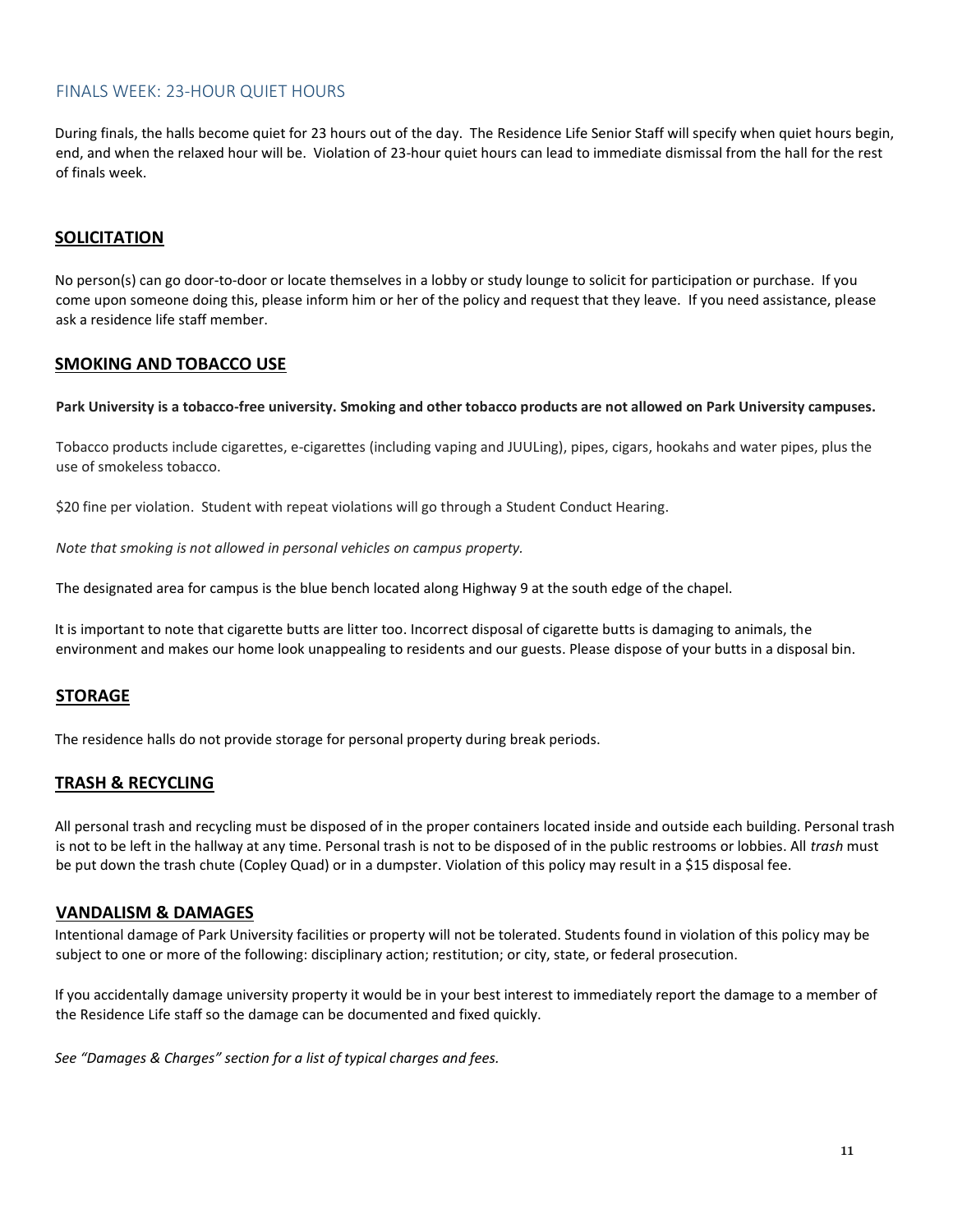Residents are responsible for any damages to their rooms that occur throughout the year outside of "normal wear and tear." If you cause damages to your room it is best to report them immediately. Damages reported quickly can be fixed before more damage occurs. The list above can be used as a guide for estimating charges associated with typical damages.

When applicable, charges will be shared between roommates and/or suitemates.

Other major charges may not be known until a fee can be estimated as in the case of replacing major furniture, major damage to walls, doors, bathrooms etc. Damage should be noted with the term "charges pending" to inform the resident they will be receiving charges once assessed.

# <span id="page-11-0"></span>**WALLS**

Residents are encouraged to personalize their room as they see fit; however, no permanent marks, holes, or tears should result in any sort of wall hangings. The Office of Residence Life only allow Blue Painters Tape to be used to adhere items to the walls. Any other product (duct tape, poster putty, poster tape, 3M strips, etc.) are prohibited as they can not be safely removed without leaving any permanent damages. Please utilize these the Blue Painters Tape provided by the Office of Residence Life. Holes, tears, and other wall damages will result in fines totaled by the total area damaged. Damages in community spaces (suite shared living rooms), will be divided by all occupants, unless one occupant takes ownership for damage charges.

# <span id="page-11-1"></span>**WEAPONS**

Possession or use of firearms is prohibited. This includes facsimiles, which have the capabilities of discharging pellets and/or darts, ammunition, explosives, or dangerous chemicals. The use or threatened use of knives or any other object as a weapon on collegeowned, controlled, or rented property or at a college-sponsored activity is prohibited. Confirmed violation could potentially result in immediate dismissal from the university. Water guns are not permitted on campus, full or empty. This includes paintball guns. *\*Kitchen knives 4 inches or less are allowed.* 

The University Firearms Policy applies to Residence Life. See full policy under Section 12 here: <https://www.park.edu/about-park/student-conduct-code/>

# <span id="page-11-2"></span>**WINDOWS AND SCREENS**

Window screens are not to be removed at any time. Tampering, destroying, or removing window screens will result in judicial sanctioning and/or \$50 fine per screen. If a window screen is damaged during a storm or other event, you must report it immediately for timely repair. Failure to promptly report a broken screen may result in similar judicial sanctioning and fines.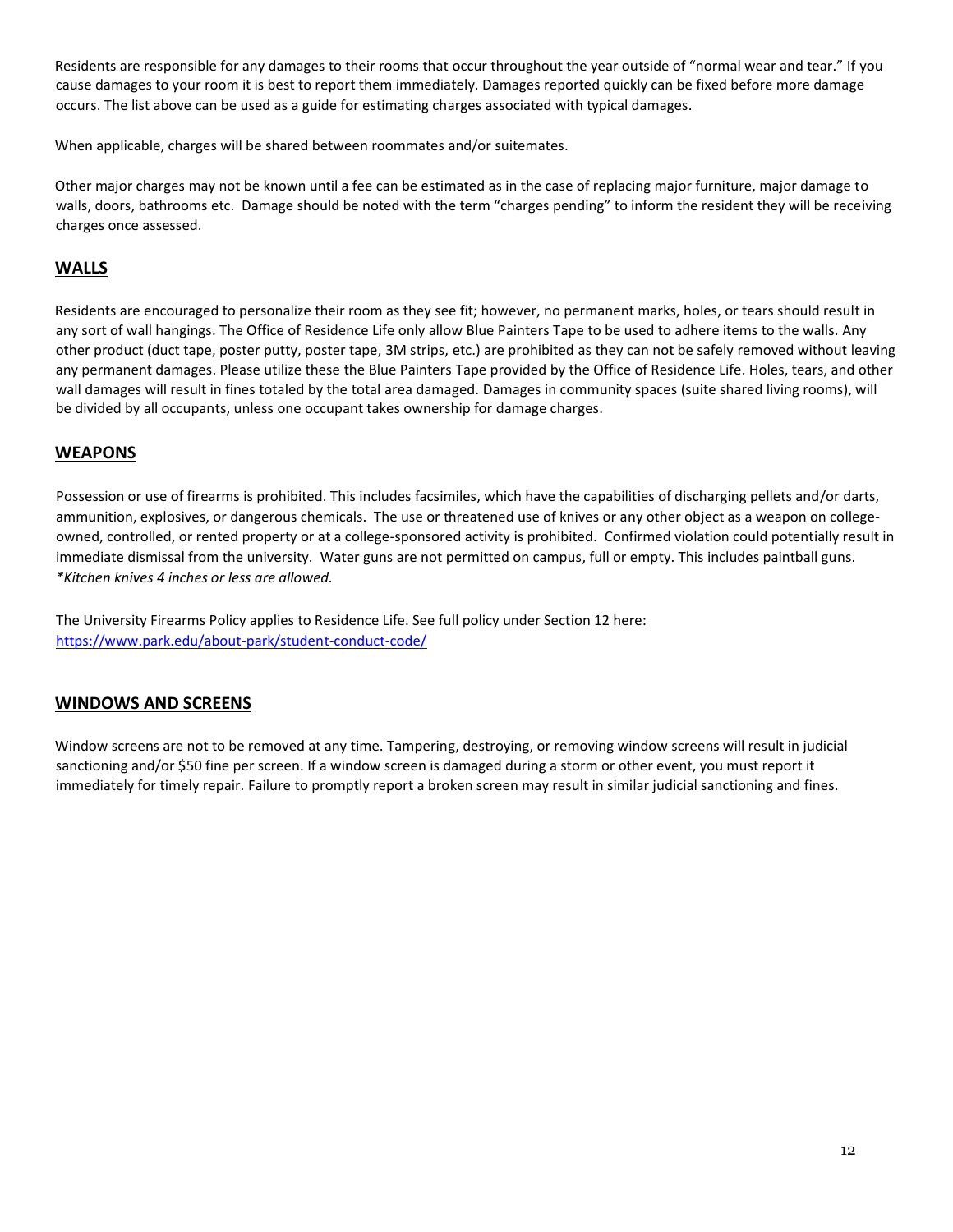# <span id="page-12-0"></span>**RESIDENCE HALL COMMUNITY**

# <span id="page-12-1"></span>**RESIDENCY REQUIREMENTS**

If you are a single student under the age of 21, you are required to live in a residence hall, unless:

- You are living with your parent(s), legal guardian(s), or dependent children within 50 miles of Park University; or
- You have more than 58 credit hours prior to the first semester of attendance.

#### **Students failing to fulfill the agreement requirements or those breaking the agreement will forfeit any refund and, in most instances, be held financially accountable for the full term of the agreement.**

A Required *Request to Live Off-Campus / Housing Exemption* Form must be completed in order to gain approval to live off campus. This form can be obtained online or in the Office of Residence Life.

#### <span id="page-12-2"></span>**ROOM ASSIGNMENTS**

Park University reserves the right to make all room assignments and reassignments as considered necessary.

#### <span id="page-12-3"></span>**OCCUPANCY**

Initial occupancy is required on the first day of classes. Rooms unclaimed at the beginning of a semester will be forfeited and reassigned unless the Office of Residence Life has received a request for late arrival by email.

**The student agrees to retain occupancy in the residence hall for the entire academic year (Fall and Spring semesters). Students receiving written permission to withdraw from Park University will be entitled to a refund of room rental according to the policy stated in the most current Park University catalog.**

# <span id="page-12-4"></span>**CONSOLIDATION**

If you are paying for a double room, you are expected to have a roommate. Consolidation is the process of combining persons who are paying double rates into double rooms. The consolidation of residents is necessitated when residents who are paying the double occupancy rate are, for various reasons, actually living in a room by themselves. We consolidate in fairness to those students who are paying extra for a single room and to make room for new arrivals in the spring semester.

If you are currently living in a room where you do not have a roommate you will be asked to choose one of the following options:

1) Request to be assigned to a single room, **if available**, and agree to pay the additional single room residency charge (varies by building).

2) Move in with an assigned student, or a roommate of the student's choice of other students in a similar situation (talk with folks on the list to see if you want to move in with them, or ask them to move in with you.

3) Remain in the current room and accept a roommate as assigned by the University.

#### **Consolidation typically takes place in September, December, and January.**

In cases where the halls open the semester "overcapacity" residents in over filled rooms will be relocated to the first available space.

# <span id="page-12-5"></span>**TEMPORARY HOUSING**

On any given year, based on the demand for on-campus housing, it is possible that you could begin the academic year in temporary housing. This means that there are more people in the room than originally assigned or that the space is not typically utilized as a student room. You will be transferred to your permanent assignment as space becomes available.

# <span id="page-12-6"></span>**ROOM AND HALL CHANGES**

#### **Time Frame**

No room or hall changes may take place during the first two weeks of each semester; this is a room freeze period.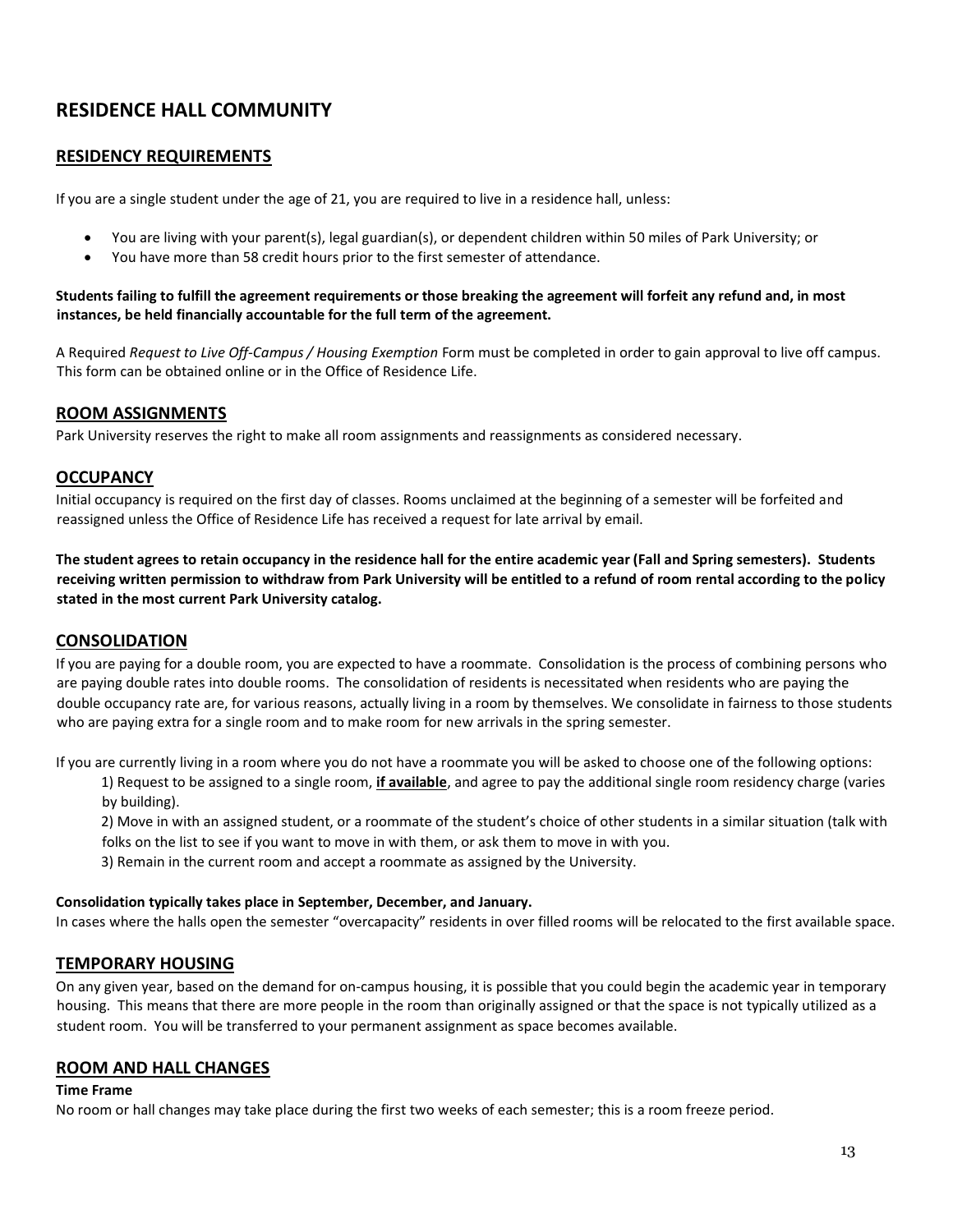#### **Roommate/Suitemate Differences**

Each student has various expectations and it may be a different experience for many students to have to share a room. The ability to be able to compromise is a skill that is needed in life; thus we help to teach it here in the residence halls. Resources in the Handbook are available for tips on difficult conversations with your roommate. Roommate Agreement documents are also available from your Resident Assistant or in the ResLife Office.

Room change requests are typically denied, unless there is a drastic need for a change. **Room changes must be approved and a \$50 room change fee may be charged to the requesting students' account.**

Concerns regarding roommates should be first addressed with the roommate. Your Resident Assistant (RA) can assist in mediating your discussion. If the situation continues to be disruptive, a change may be addressed. Room changes cannot take place without the authorization of the Director of Residence Life.

#### **Navigating Conflict**

Living on campus is a community living experience where all members have certain rights and responsibilities. Because the members of a residence hall or apartment community are unique individuals with different perceptions and values, the interpretation of appropriate living conditions can sometimes conflict. When conflict between members of a community occurs, it is important to address the conflict rather than let it escalate. While resolving conflict is not easy, it can lead to understanding and respect among community members and help build a positive living environment.

#### **Roommate Resources**

The beginning of school is exciting. There are new things to do, new people to meet- and also someone you need to learn to live with. Little things your roommate does may start to get on your nerves, and may eventually grow into aggravations. What started as two nice people who had high hopes for a good year together may lead to distress and fighting without really knowing what caused it all to start with. The purpose of this section is to provide you with assistance in building a good roommate relationship. No one can do it for you, but it it is also impossible to accomplish alone. You and your roommate need to work at it together.

To help manage any conflict with your roommate(s) or another resident, all residence hall residents will be required to complete a roommate agreement shortly after all occupancy changes. These agreements will include:

- Communicating: Talk about habits, preferences and personal values.
- Establishing room rules: Common topics include cleaning, borrowing belongings, study times and guests.

Let your building staff help you be proactive! Should conflict with your roommate(s) or another resident develop, our advice is to:

- Talk to your roommate(s) when neither of you is angry or upset.
- Carefully explain what the issue is and why it frustrates/upsets you.
- Be specific and tactful.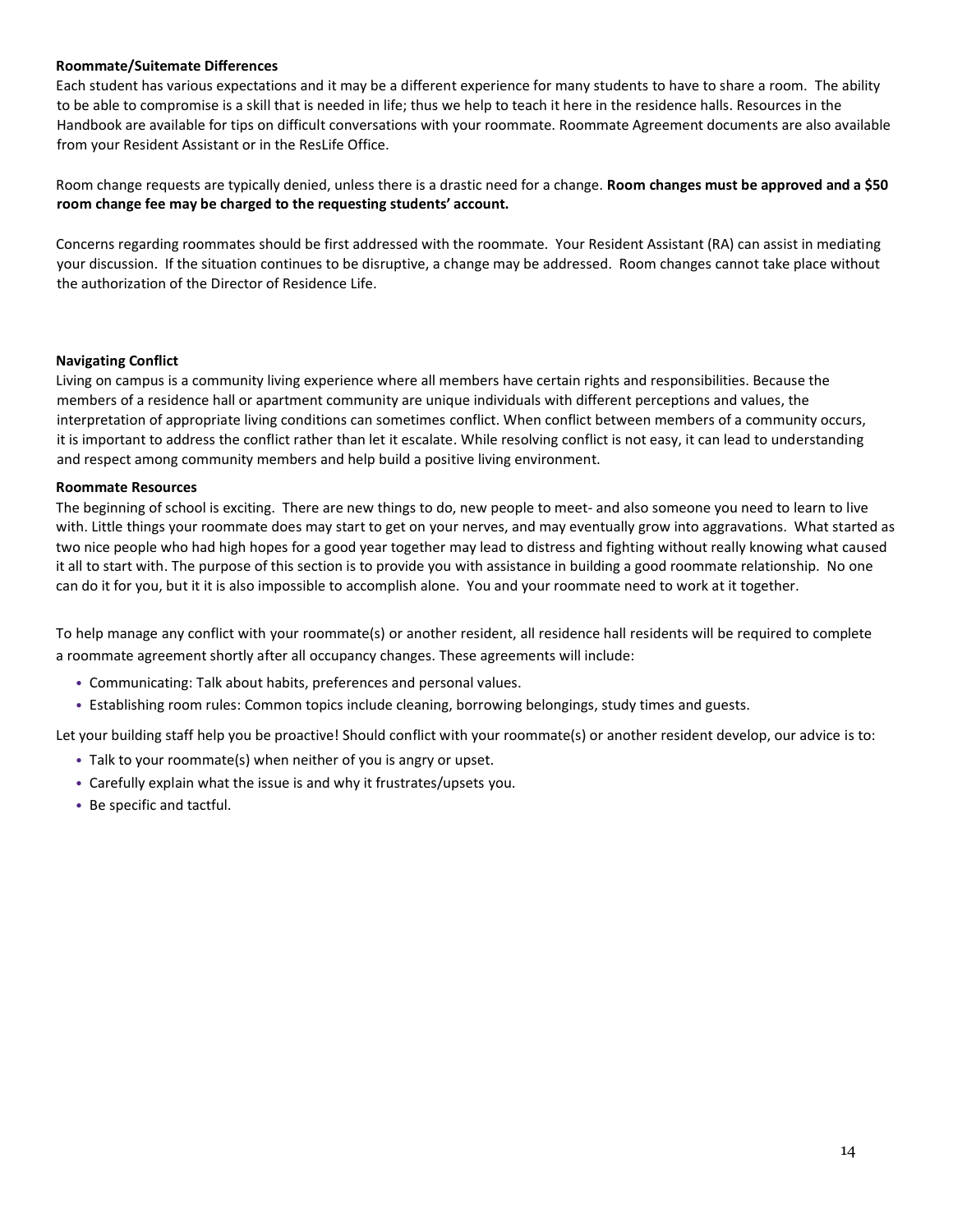# <span id="page-14-0"></span>**YOUR ROOM**

# <span id="page-14-1"></span>**ROOM INVENTORY**

Whenever you move into a room, you will be given a Room Condition Inventory form. Carefully survey your room and complete or add to the check-in side of the form. Both you and your RA will need to sign the form. When you move out of the room, you and your RA will complete the checkout side of the form. The Office of Residence Life uses this form to determine any damages to the room and assess appropriate charges. It is important to be as complete and accurate as possible because you will be billed for all damages not listed on the room inventory card.

*See "Damages & Charges" section for a list of typical charges and fees.* 

#### <span id="page-14-2"></span>**CHECKING IN**

Details about move in will be sent to student's Park University email. Students are responsible for abiding by all current policies in place. Door access and room keys will be granted upon check-in.

If you have failed to file all of your housing forms with the Residence Life Office you will not be able to check in. The office should have on file your Housing Deposit, Application and Housing Contract. Any missing forms will be available at check-in and must be completed before you receive your keys.

#### <span id="page-14-3"></span>**KEYS**

Residents Park ID will be activated for front door building access. Each Chesnut resident is issued a room key during check in. In the Copley Quad, your Park ID card acts as your building and room key. To open a door, you must hold your card close to the box next to the door. Carry your keys with you at all times. To enter all residence halls you must have your Park ID to unlock the front doors.

#### <span id="page-14-4"></span>**MAINTENANCE REQUESTS**

If something in your room or a public area in the residence hall is in need of attention or repair, inform the front desk, your RA, or the Office of Residence Life at an appropriate time so a maintenance request can be completed. Maintenance requests are addressed on a priority basis. If an unreasonable amount of time has passed with no attention to the problem, please alert the Senior Staff (Graduate Assistants or Director of Residence Life).

You do not need to be present during the maintenance repair. If you want to request that they stop by during a certain period of time, please let staff know.

Your door will be locked upon completion of the work, whether they found it to be locked or unlocked when they entered.

Work is typically done after 10am.

In cases of a maintenance emergency, work will be done to minimize damage and entry into rooms will be done as needed to attend to the emergency.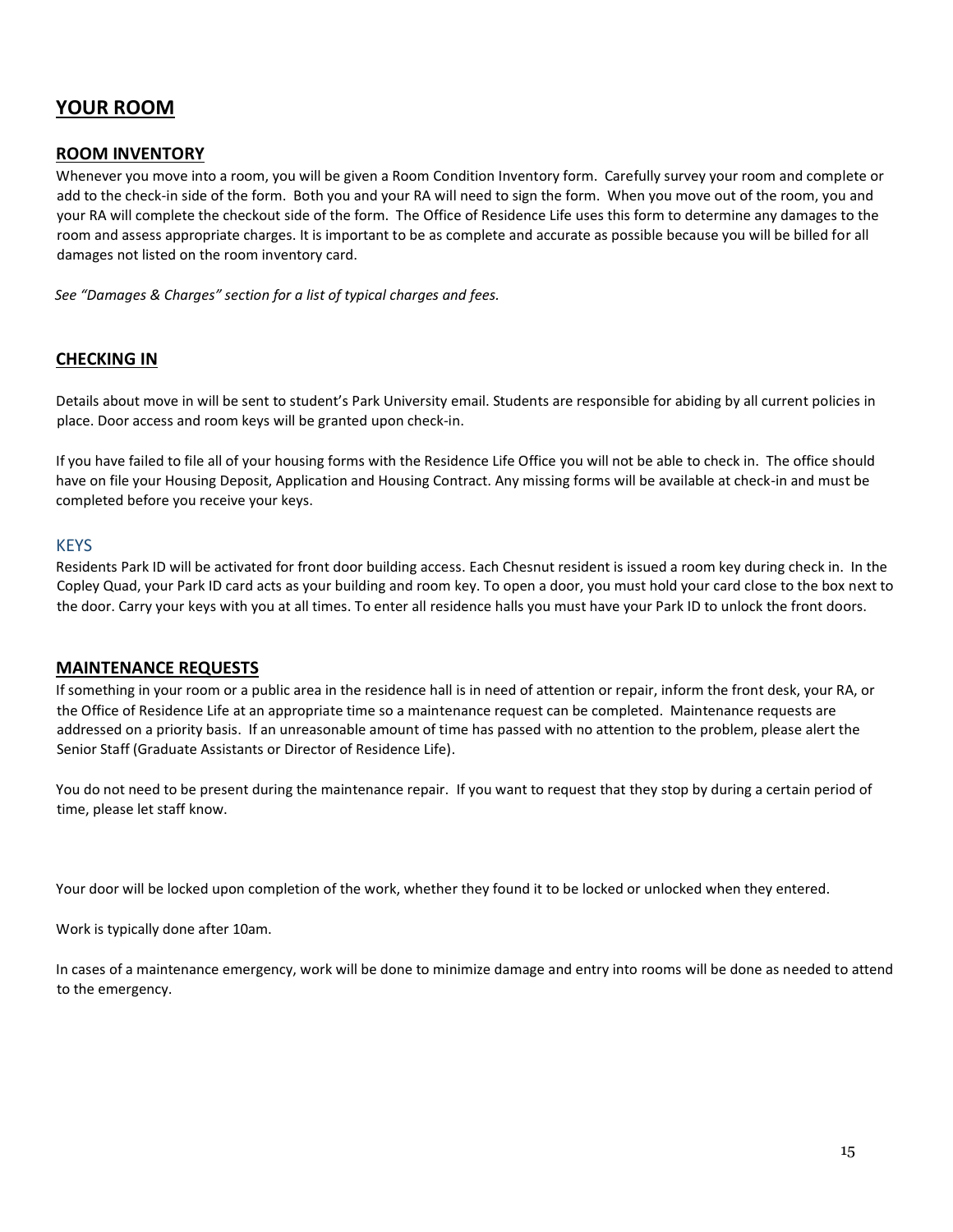# <span id="page-15-0"></span>**INFORMATION TECHNOLOGY (IT) and NETWORK CONNECTIONS**

Wi-fi is available in all on campus facilities, this includes Copley Quad, Chesnut and Dearing Halls. Park has 2 WIFI connections:

- 1) Park-Net-Guest
- 2) Park-Net (Username: Your Park ID, Password: Your MyPark Password)

*For students trying to connect a game system such as (Xbox One, PS4, etc.) you must use the "Park-Net-Guest" connection.*

For cable tv, Spectrum U is our service provider. Students may download the SpectrumU app on your device, There is no need to log in, you mayjust begin streaming.

For Copley Quad, Wired Ethernet ports is available in the common area of the suites. Each suite has 1 port in the living room/common area.

For Chesnut, each room has 2 Wired Ethernet ports. If both ports are needed, a request to activate may be required. If you see that both are not working and needed, please contact IT or Residence Life.

Use of gaming consoles with an Ethernet port, may be used on the hard wired system.

If you have any questions about getting connected, please contact Information Technology Services at contact the help desk at 816 584-6768 or via email [support.technology@park.edu](mailto:support.technology@park.edu) or reach out to the Office of Residence Life at [reslife@park.edu](mailto:reslife@park.edu) or stop by the office.

Please see the Acceptable Computer Use policy for more information.

## <span id="page-15-1"></span>**PERSONALIZING YOUR ROOM**

We want your room to be your (and your roommate's) home away from home. We encourage you to personalize your space.

Many students have lived in your room before you arrived, and there will be many move living there after you leave. Therefore, we have developed some guidelines for you to use in personalizing your room:

Please feel free to rearrange the furniture, as you like, although you are not allowed to remove any furniture from the room.

Feel free to add to your room: TV, appliances, chairs, pillows, and lamps. However, do not take lounge furniture to decorate your room. Lofts need to follow the loft guidelines. If you are living in the Copley Quad, it is encouraged to discuss with your roommates what you want to do with your community living room. One couch will be provided, but you may bring more to personalize the space more.

Decorating your walls: please use only materials that will not damage the walls. Do not use tacks, nails, tapes (duct tape), contact paper, and wallpaper. You will be billed for any damages. Blue Painters Tape is provided by the Office of Residence Life as it can easily be removed without causing damages that you would charged for.

All decorations visible to the public must be in alignment with the University values and mission. Beer signs, drug signs, and signs that create an uncomfortable living environment for the community are not acceptable in windows or on the outside of room doors.

Residents must bring their own shower curtains.

Refrigerators and microwaves are not allowed in the Copley Quad since one of each will be provided.

Community hallway and door decorations are not allowed unless approved or sponsored by the Office of Residence Life. Residents found in violation of this policy will have the decorations removed and billed accordingly.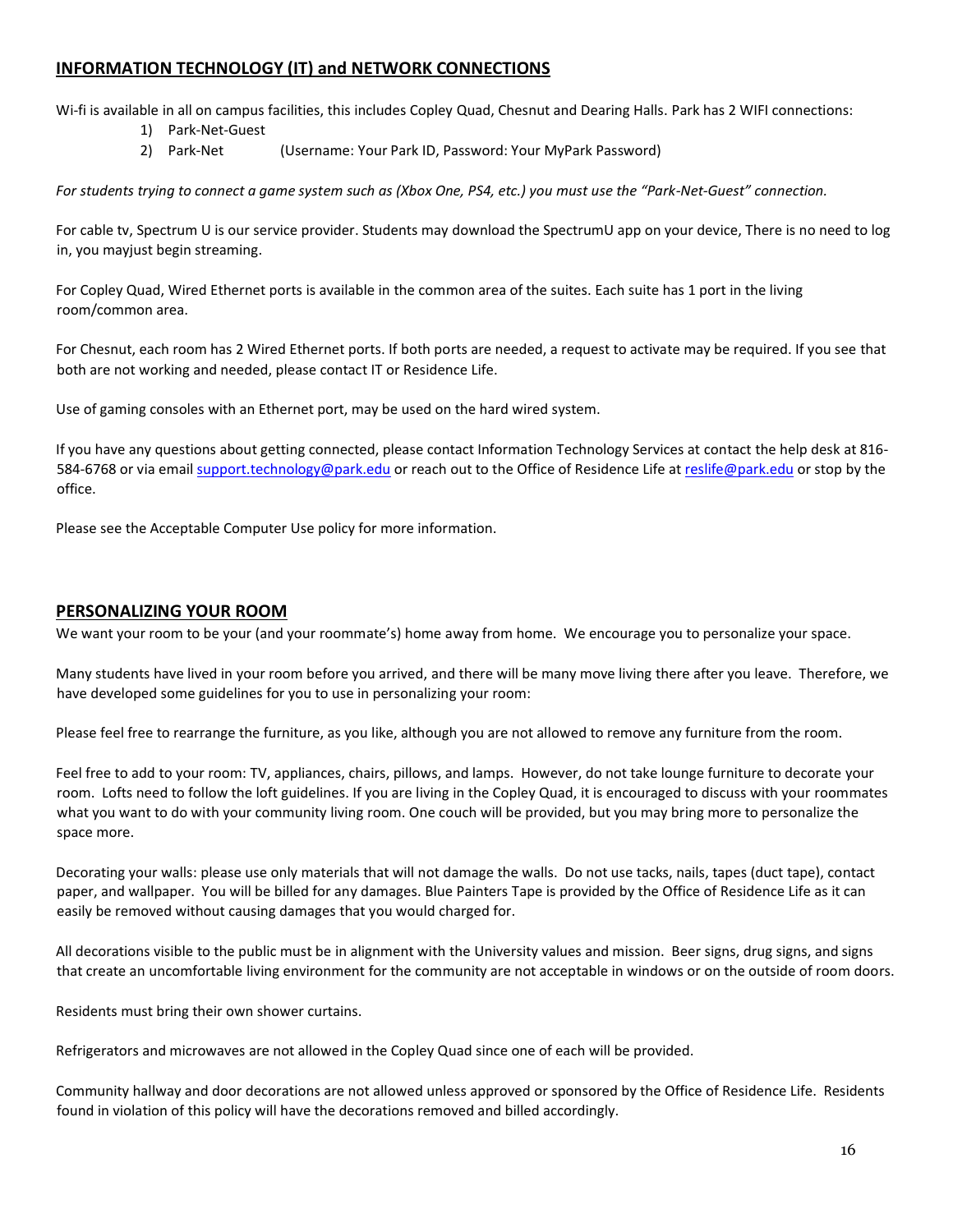# <span id="page-16-0"></span>**RENTER'S INSURANCE**

Neither Park University nor the Office of Student Life carries an insurance policy that will cover loss due to theft, vandalism, fire, flood or other disasters. It is recommended that a renter's policy be carried. Information regarding renter's insurance can be found in the Office of Residence Life.

#### <span id="page-16-1"></span>**ROOM ENTRY**

**Park University officials (Residence Hall staff or other officers) reserve the right to enter student rooms at any time for the purposes of maintenance, health inspections, investigation of disturbances, or upon the reasonable suspicion of violation of Park policies. Notice will be given prior to entering residence hall rooms for routine matters and every effort will be made to have the occupant(s) present.** Only in cases of emergency, suspicion of violation infraction, and/or perceived situations where the health or safety and general well-being of persons are at risk shall an entry be made without prior notice.

# <span id="page-16-2"></span>Maintenance Entry

Students have the ability to request that maintenance personnel make an appointment with them to complete work in their room. When reporting a Work Order Request to Residence Life staff, residents should indicate time request. All maintenance requests are filled on a priority basis. Typically work is completed between 10am and 3pm.

# <span id="page-16-3"></span>Pest Control Entry

Occasionally, Orkin may need to enter your room to keep bugs from sharing your room. If Orkin notices an issue in your room that may promote pest and bug infestation, you will be notified and asked to correct the problem. If additional professional pest control is needed, you may be billed for the costs. It is the best interest of all residents to keep their living area clean and sanitary to eliminate such problems.

#### <span id="page-16-4"></span>SEARCH

Park University personnel may conduct visual searches of the room with or without student's permission if there is reasonable belief that items exist that violate residence hall policies or the Park Student Conduct Code.

Complete searches of a student's room and belongings may be conducted only with specified probable cause and presence of Campus Safety and Residence Life Sr. Staff.

#### <span id="page-16-5"></span>SEIZURE

Student's personal items may be seized if they are thought to be items that could reasonably be used to harm oneself or others, if they are the items listed on the search form, or if they are items that violate the Park University Student Conduct Code or any of the Park University Campus Housing policies.

#### <span id="page-16-6"></span>HEALTH & SAFETY INSPECTIONS

It is your responsibility to keep your bathroom clean. Housing staff will conduct health & safety inspections periodically throughout the year. Typically, inspections will happen in around the break periods.

You will be notified at least one week in advance prior to inspections. During this time, staff will look to make sure that the bathroom is clean (a gray film on the shower floor is NOT clean), that your sink is clean, trash is emptied, and that there are no safety hazards. You will be notified if you do not pass inspection. If you do not pass, you will have one week to address the concern. If you fail again, you will be charged \$25.00 for not addressing the situation.

# <span id="page-16-7"></span>**YOUR RESIDENCE HALL**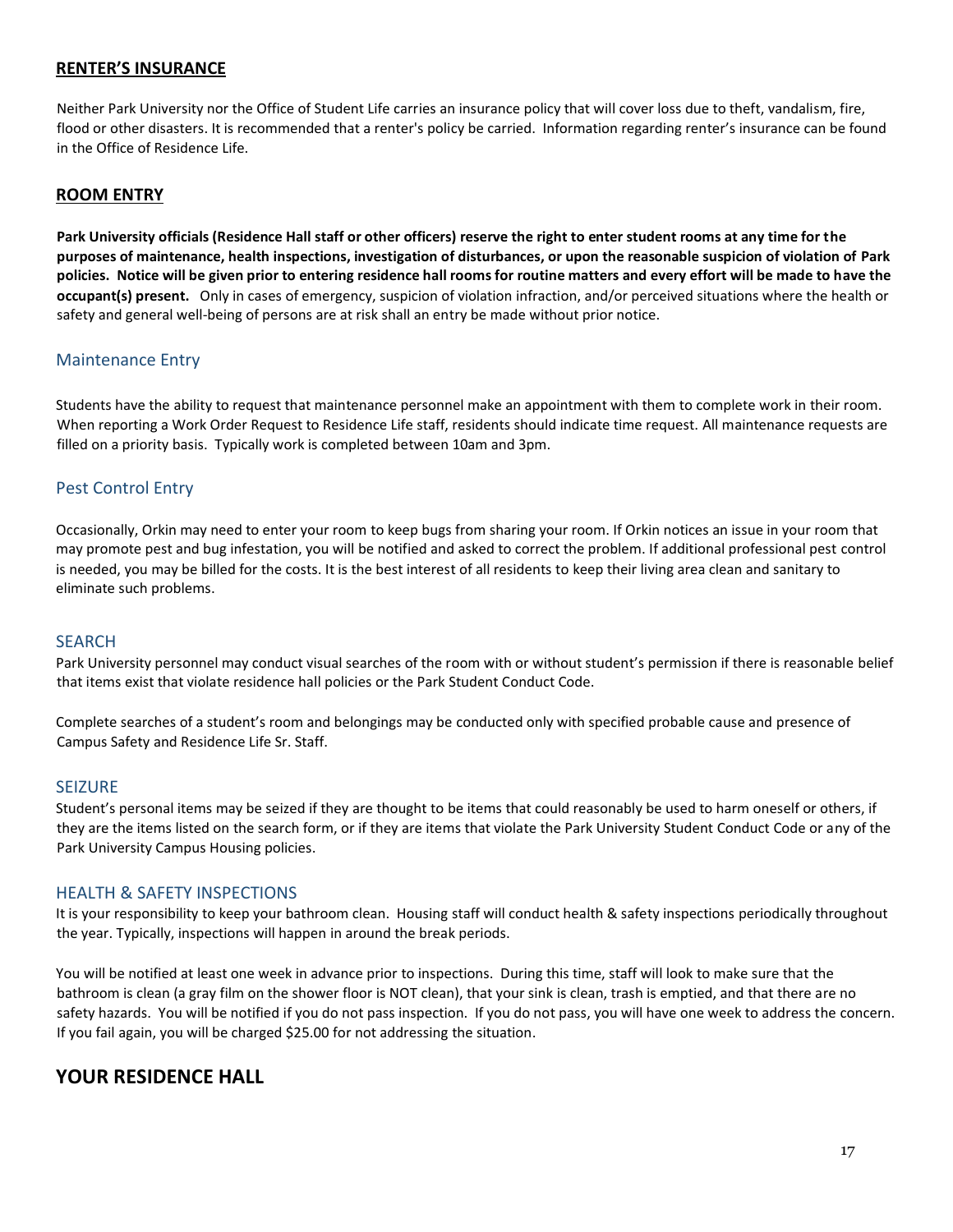# <span id="page-17-0"></span>**RESIDENCE LIFE STAFF**

**Desk Assistants (DAs)** are a great source of information. You can check out games and supplies from the desk. They also check in your guests during visitation hours. Desk staff serves as the Residence Life Office's main contact when the hall office is closed. The front desk will dispatch the duty RA if you need assistance. Upon entering your hall you will be asked to present your ID. You are expected to come down to the front desk to check in your guest and to bring them back down to the lobby to check them out.

**Resident Assistants (RAs)** are students who have been hired based on their level of maturity, social skills, enthusiasm, and desire to serve the campus community. They are trained to help students deal with problems, lead floor and building activities, plan education, social, and cultural programs, help members of the community stay within the community standards, and perform a variety of administrative tasks. RAs maintain an open-door atmosphere and encourage residents to drop by to talk. Your RA will probably be one of the first people you will meet. Your RA will welcome you to your new home. They are a great source of information about the campus. Drop by and say hi, they are here for you. There is a RA on call in your building every night for your assistance. This information is posted at the front desk.

**Graduate Assistants/Sr. Staff (GAs)** manage and provide leadership to a hall or halls. They assist and supervise the RA staff. Your GA is there to help you with academic, social, and personal concerns. They may also serve as hearing officers for conduct violations. Each GA will have scheduled office hours for availability. You may also reach out to them via email to set up a time to speak with them as needed.

**Director of Residence Life** manages the Residence Life Program. It is the responsibility of the Director to provide opportunities for co-curricular programming and to manage the residential facilities. The Director also serves as the chief judicial officer for conduct violations that occur in the residence halls or dining hall.

**Dean of Students** assists the Director of Residence Life with management of the Residence Life program. The Dean provides guidance in major decision making and works to develop collaborative programs with Residence Life and other departments. The Dean will be the appeal judicial officer for conduct violations that occur in the residence halls.

#### **Custodial Staff**

You are responsible for the cleanliness of your room. Vacuum cleaners and other cleaning equipment may be checked out at your residence hall front desk or main office.

Community areas such as bathrooms, lounges and hall corridors are cleaned by custodial staff, Monday through Friday. This does not include the bathrooms in suites — you are responsible for cleaning your suite bathroom. As a courtesy to others, you are expected to clean up after yourself in public areas.

#### **Maintenance staff**

Maintenance problems in your room or elsewhere in the hall should be reported immediately to a staff member. Be specific about the problem and give the staff member permission to enter your room to address the issue. Students may go to the front desk or to a student staff member to submit a work order or to report a maintenance issue. For emergencies, after hours maintenance is available through contacting the RA on Call.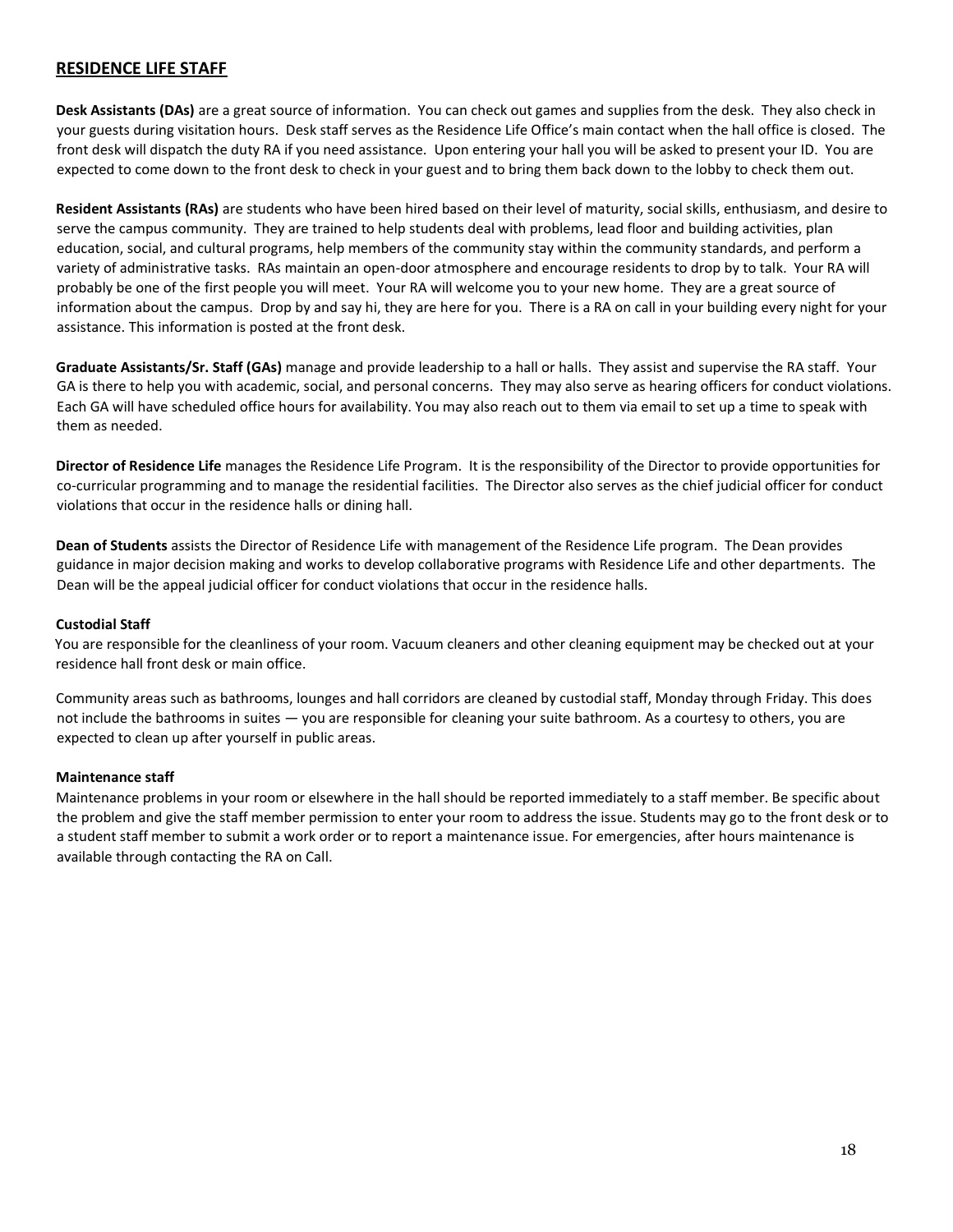# <span id="page-18-0"></span>**RESIDENCE FACILITIES**

#### <span id="page-18-1"></span>**KITCHEN**

The community kitchen is available for your use. You are responsible for keeping the appliances clean (inside and out) as well as cleaning your own dishes. Failure to clean the kitchen after use may result in judicial sanctions and loss of kitchen privileges.

#### <span id="page-18-2"></span>LAUNDRY ROOMS

Facilities are located on the 4th and 6th floors in Chesnut; on the main level at Dearing and Copley Quad. The cost of laundry is included in the housing rates. There is no additional charge for use of machines. Please be respectful and remove items promptly after the cycle is finished.

#### <span id="page-18-3"></span>LOUNGES

**Chesnut:** The main lounge on the second floor and the lounge on the sixth floor are available 24 hours a day. Residents should be aware of the surrounding community when utilizing these spaces. The second floor lounge is open for escorted visitors 24-hours a day.

**Copley Quad:** The main lounge area on the first floor is available for all Copley Quad residents at any time. After midnight, please be respectful of the surrounding community and keep the noise level down. If at anytime, another resident asks you turn the TV volume down or to quiet down a little bit, you must oblige the requestor.

All lounges may be reserved for programs, meetings, and events. To reserve a lounge go to the Office of Residence Life.

#### STORAGE

The residence halls do not provide storage for personal property.

#### <span id="page-18-4"></span>**TRASH**

Each resident is responsible for carrying out their own trash to the dumpster in Chesnut and Dearing. Trash left outside of or by the dumpster will result in a minimum \$15 fee. At Copley Quad, floor trash rooms are located around the corner from the elevator. Trash must be placed down the chute. Please do not use the lobby or bathroom trashcans to dispose of trash from your room. Do not leave trash in the hallway or in the restrooms. This will result in a minimum \$15 disposal and/or cleaning fee.

#### <span id="page-18-5"></span>VENDING ISSUES

Vending machines are located in the lobbies of Chesnut and Copley Quad. Please report any issues to the Office of Residence Life.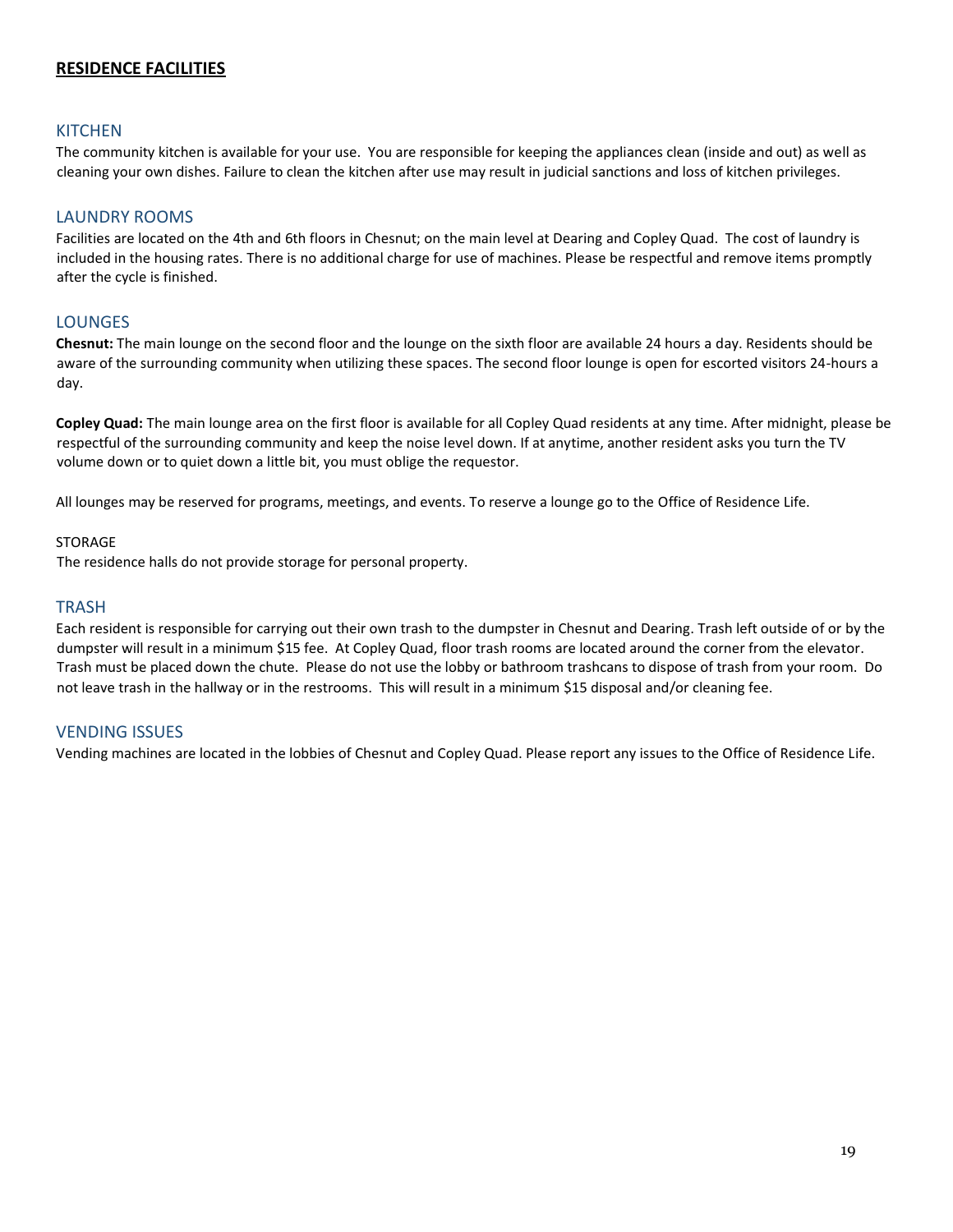# <span id="page-19-0"></span>**YOUR CAMPUS LEADERSHIP OPPORTUNITIES**

# <span id="page-19-1"></span>**RESIDENCE HALL COUNCIL**

The Residence Hall Council (RHC) is the governing body of the residence halls. It was established to empower students living in the residence halls, through representation, to take responsibility for reviewing and initiating alternatives in residence hall regulations and policies; to promote social, recreational, educational, and cultural activities; and to provide hall improvements when necessary.

RHC typically meets on Wednesday evenings, but may be adjusted to reflect student schedules. The meeting rotation is typically as follows, but may be determined by the active board:

## **RHC Exec: (1st Wednesdays)**

Full RHC: (2<sup>nd</sup> and 4<sup>th</sup> Wednesdays) The board will meet the week before to prepare and plan for the first biweekly meeting. Biweekly meetings will be a town hall format where all residents can come to raise an issue or concern with the entire council. Once an issue has been raised it will be open for discussion and if necessary will be addressed by the Sr. Staff at the meeting or will be brought to the Director. Campus guest speakers may be invited to talk on a particular relevant topic (Dining, Campus Safety, Student Life)

**RHC Grocery Bingo: (3rd Wednesday)** 

# <span id="page-19-2"></span>**RESIDENT ASSISTANT SELECTION**

If you think you might be interested in becoming a RA for the next academic year, the Student Leader Selection process begins in January or February. In order to gain some leadership experience, it is suggested that individuals interested in becoming a RA become involved in floor and hall activities.

Your RA is your most valuable resource in learning about the RA position.

Compensation for the RA position includes:

- 1. Standard room
- 2. Meal plan
- 3. Opportunities for leadership development and skill building!

# <span id="page-19-3"></span>**STUDENT LIFE AND STUDENT ENGAGEMENT**

There are over 40 opportunities for students to get involved in clubs and student organizations. Student may keep up to date through the university CREW page [https://crew.park.edu/activity.](https://crew.park.edu/activity)

The CREW page can be accessed through link on the right side of the page a[t https://www.park.edu/life-park/parkville/.](https://www.park.edu/life-park/parkville/)

Follow Student Engagement on social media to keep up to date on events and club meetings.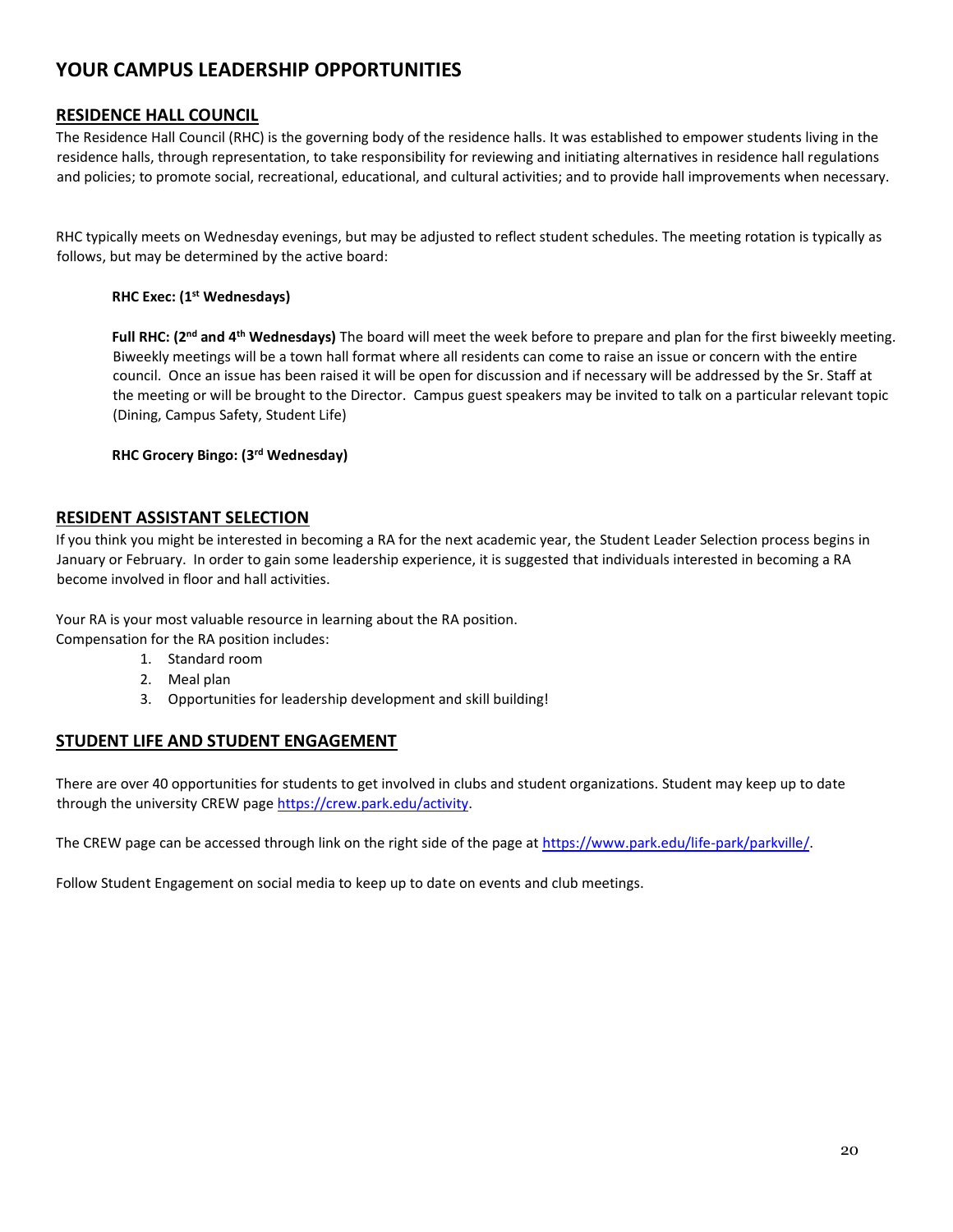# <span id="page-20-0"></span>**SAFETY, SECURITY AND EMERGENCY PROCEDURES**

**Review the emergency information on the back of your room door.**

**Residence Hall: Fire Evacuation & Tornado Warning Procedures**

# <span id="page-20-1"></span>FIRE EVACUATION

**If you see a fire or smell smoke, pull the fire alarm station handle. Whenever you hear the building fire alarm you must leave the building!**

#### **As you leave the room, follow these procedures:**

- 1. Close all windows if possible.
- 2. Wear appropriate clothing as weather indicates.
- 3. Take a towel to cover your mouth in case of smoke.
- 4. Close your door behind you.
- 5. Exit as quickly as possible using the closest stairwell.
- 6. Alert a staff member where you saw the fire.

Remember that in the event of a fire, your worst enemies are smoke, heat and gases. They are capable of killing in a very short time. If you are caught in smoke, use your towel to make breathing less difficult, get down on the floor and crawl out. Before opening any door in your evacuation route, smell for smoke and check the door to see if it is hot. If so, stay in your room and call Campus Safety or 911.

#### **IF YOU DO GET TRAPPED**

- 1. Remain calm and think before you act.
- 2. If there is smoke, crawl away from it; hold your breath and close your eyes whenever possible.
- 3. Put closed doors between you and smoke.
- 4. Slightly open your window.
- 5. Signal from the window. If there is a phone, call Campus Safety. Tell them where you
- are, even if the fire department is on the scene.
- 6. Be calm. Rescue may be moments away.

**NOTE: Evacuation drills occur periodically throughout the semester to ensure the proper function of the alarm system and the performance of the staff. Every fire alarm should be treated as a legitimate threat and each resident should evacuate the building. Any resident who refuses to evacuate during a fire drill will be subject to the following:**

1<sup>st</sup> offense: **st offense: \$25.00 fine** 2<sup>nd</sup> offense: **nd offense: \$50.00 fine**

3<sup>rd</sup> offense: **rd offense: \$150.00 fine**

**Disregarding fire alarms not only endangers your life, but also the lives of staff and rescue workers.**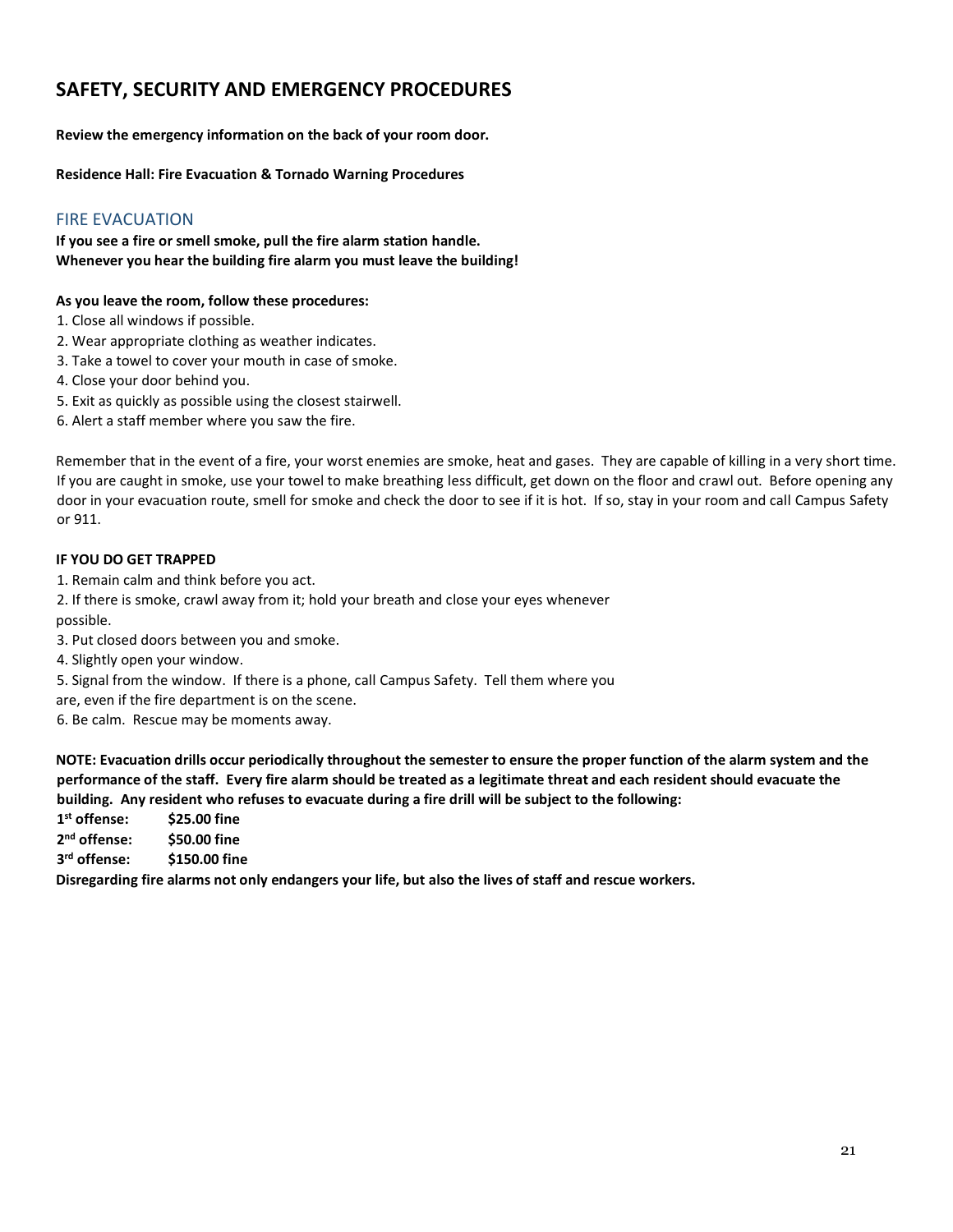# **EVACUATION ROUTES FOR CHESNUT ARE AS FOLLOWS:**

| <b>MAIN STAIRWELL</b>     | Exit out the front door                              |
|---------------------------|------------------------------------------------------|
| FIRE EXIT SIDE STAIRWELLS | Exit to the outside using either of these stairwells |

#### **EVACUATION ROUTES FOR COPLEY QUAD ARE AS FOLLOWS:**

MAIN STAIRWELL Exit out the front door FIRE EXIT OUSTSIDE STAIRWELLS Exit to the outside using either of these stairwells

#### **EVACUATION ROUTES FOR DEARING ARE AS FOLLOWS:**

| <b>MAIN STAIRWELL</b>    | Exit out the front door                              |
|--------------------------|------------------------------------------------------|
| FIRE EXIT SIDE STAIRWELL | Exit to the outside using either of these stairwells |

#### <span id="page-21-0"></span>FIRE DRILL

#### <span id="page-21-1"></span>Tornado Warning Siren

If you hear the city sirens sound, indicating a tornado has been spotted in the area, **MOVE IMMEDIATELY** to the drop zone in your building.

**DO NOT WAIT** for staff to tell you to go downstairs. Once in the drop zone, stay calm and wait for instructions. You can leave the drop zone once the siren has ended. Report any injury or damage to the residence hall staff immediately.

| <b>CHESNUT HALL DROP ZONE</b> | <b>First floor hallway</b> |
|-------------------------------|----------------------------|
| <b>DEARING HALL DROP ZONE</b> | <b>Basement</b>            |
| <b>COPLEY QUAD DROP ZONE</b>  | <b>Basement</b>            |

## <span id="page-21-2"></span>MEDICAL EMERGENCIES

In the event of a medical emergency, notify a RA immediately, or call Campus Safety. If you need to go to the emergency room, please notify staff so they may contact Campus Safety and Emergency Personnel. A staff member cannot transport the resident directly since it is against university policy to for staff to drive residents.

In the event that a resident is transported to the Emergency Room for any reason, the parents of that student may be notified.

# <span id="page-21-3"></span>Campus Safety

The Department of Campus Safety is a 24-hour, 7 day a week department. It is located on the first floor of the Thompson Building, near the Savor food retail area.

The functions of this Department are many and varied. The six major functions of the Department include security, fire safety, hazardous materials, general safety, emergency medical response, and emergency management.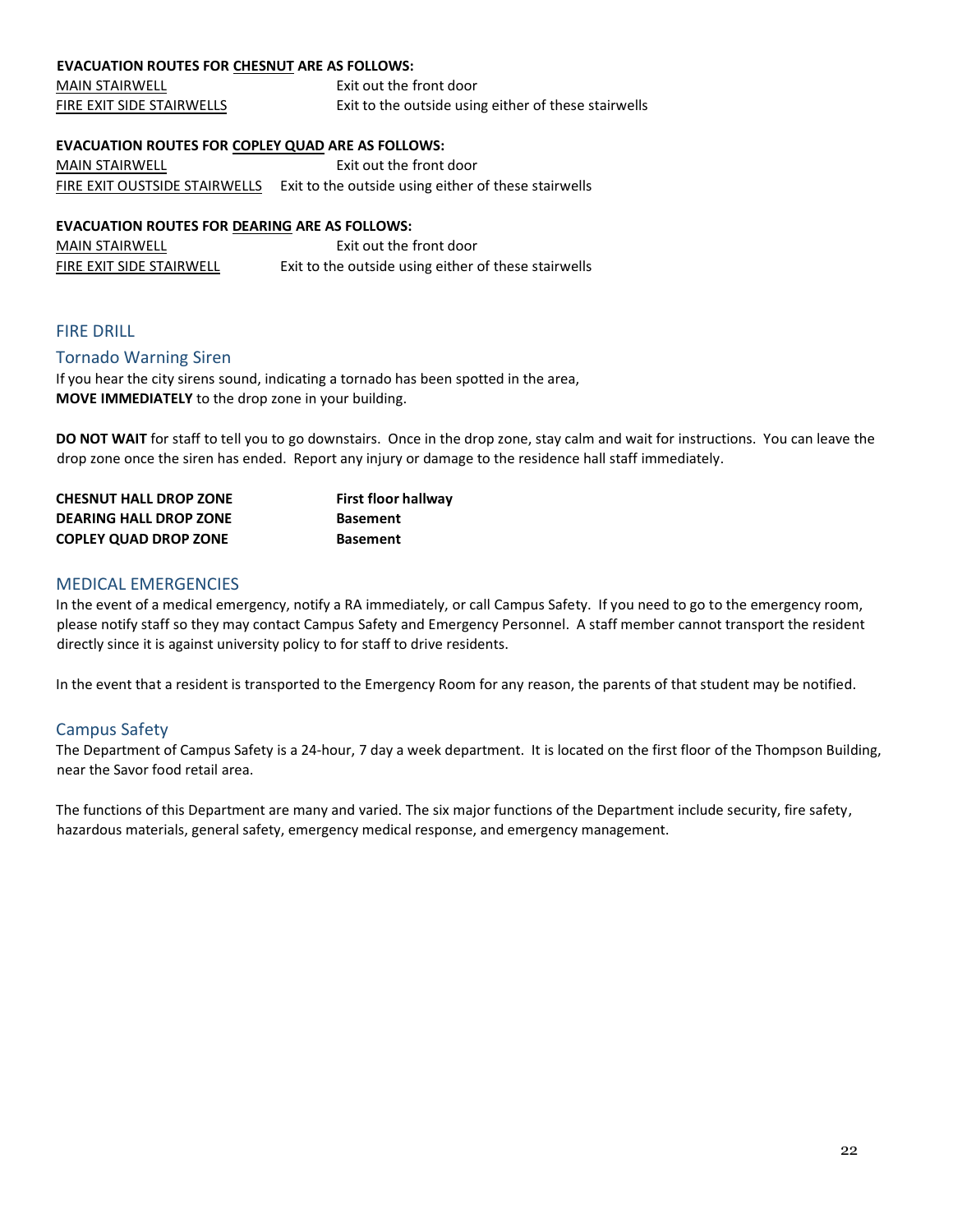# <span id="page-22-0"></span>**HALL CLOSING**

# <span id="page-22-1"></span>BREAK PERIODS

#### *Fall, Thanksgiving, Spring, and Easter Breaks*

The residence halls remain open and meals are served. There is no extra charge for these periods. These break times are when periodic room health and safety inspections typically happen.

#### <span id="page-22-2"></span>Winter Break

The residence halls will remain open for the break, however this break is not part of the academic year agreement/contract. Residents wishing to stay will need to pay an additional amount per night for their room. The board plan is not in session during this break and no meals are served. There is limited service in the halls. This means that the offices are closed when the campus is closed. Any violations of the residence hall policies during the break period will result in immediate dismissal from break housing. Information and associated costs for staying during break will be made available prior to the break period. If you have any questions about staying during break you should ask a member of the residence life staff.

Sign-ups for Winter Break housing is required will be available through the Office of Residence Life. Watch your email for details. Your break stay will not be approved if you fail to sign up by the deadline. Winter Break Housing charges will be put on your student account.

# <span id="page-22-3"></span>RETURNING ROOM SELECTION

In mid-Spring you will be able to sign up for a room for the following academic year. Residents are able to request to return to their same room or to choose any other hall or room available. Your housing deposit will remain on account with us from year to year.

#### <span id="page-22-4"></span>SUMMER HOUSING

Starting in late Spring, you will be able to sign up for summer housing, if it is available. For years that Campus Summer Operations are open, the halls are open for residents beginning the day the halls close for the academic year through the day the halls open for the start of the next academic year. You will be required to move to summer housing locations. Any violations of the residence hall policies during the break period will result in immediate dismissal from break housing. Information and associated costs for staying during break will be made available prior to the break period. If you have any questions about staying during break you should ask a member of the residence life staff. Your break stay will not be approved if you fail to sign up by the deadline. Summer Housing charges will be put on your student account.

It is your responsibility to know the hall opening and closing dates and times for each break period. Information will be provided to you two weeks before each closing period. Failure to leave by the designated time will lead to a late checkout fee.

# <span id="page-22-5"></span>CHECKING OUT

#### <span id="page-22-6"></span>ROOM CHECKOUT PROCEDURES

Rooms must be vacated within 24 hours of the student's last final examination each semester, by the official residence hall closing time or by official withdrawal from classes, whichever comes first. As set forth in your residence hall contract, checkout procedures include making contact and cooperating with the applicable university residence life staff for the resident's selected residential space such that applicable checkout forms may be filled out completely by the applicable staff, returning all keys, and completing a forwarding address card for mail with the campus mail center. The resident shall remove all personal property prior to or at the time the contract expires or is terminated by either party. Additionally, the resident agrees to maintain the residential space and surrounding areas in good condition, and at a condition not less than the condition of the space and areas at the beginning of the occupancy period. The resident shall be charged actual damages, as reasonably determined by the university, for failure to clean and/or return the residential space in a condition not less than the condition of the space at the beginning of the occupancy period, and the university will provide notice to the resident of those charges.

To satisfactorily clean, follow these steps: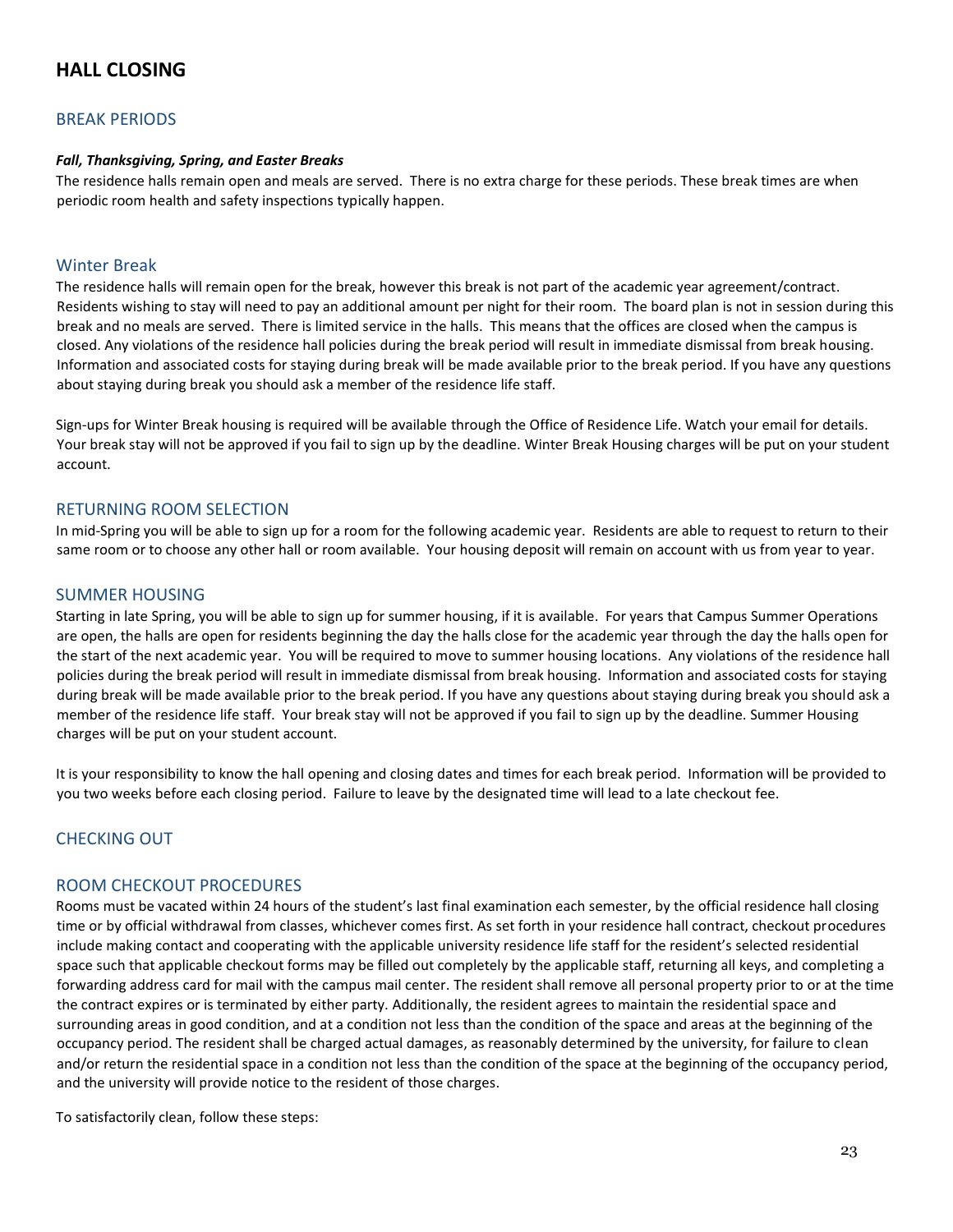- Sweep and mop floor (Vacuum and broom is available for check out at the office)
- Clean windows and window ledges
- Dust shades/blinds
- Clean and dust all furniture, including inside drawers
- Ensure all original furniture is inside the room.

If the resident fails to officially check out of the residential space in accordance with this paragraph, the university will, at its discretion, process and complete an administrative checkout and assess liquidated damages in the amount of \$75 for failure to checkout or incomplete checkout, \$50 for lock replacement, and other amounts reflected in the University Schedule of Charges for key replacement and other applicable fees, all as applicable.

When the halls close for the fall, winter, and spring recesses, residents are required to:

- 1) Unplug all electrical appliances (refrigerators only during the winter break)
- 2) Close and lock all windows
- 3) Turn off all the lights
- 4) Remove all food except unopened boxes and cans. Dispose of all trash.
- 5) Clean your room (Chesnut and Copley residents- include bathrooms)
- 6) Lock your door(s)
- 7) Sign up for a check out time with your RA.
- 8) Residents must vacate the building within 24 hours after their last final.

#### **Housing Deposit Return**

If you are not returning to the halls for the next semester or academic year, you will be able to complete the request for the return of your housing deposit with your RA at check out. The deposit will be returned after all charges have been assessed to your account. If you have a remaining balance on your tuition bill, your housing deposit will be credited to your account. Requests for the return of a housing deposit must be made within 30 days of checking out of the residence halls. The online form link will be shared from the Office of Residence Life.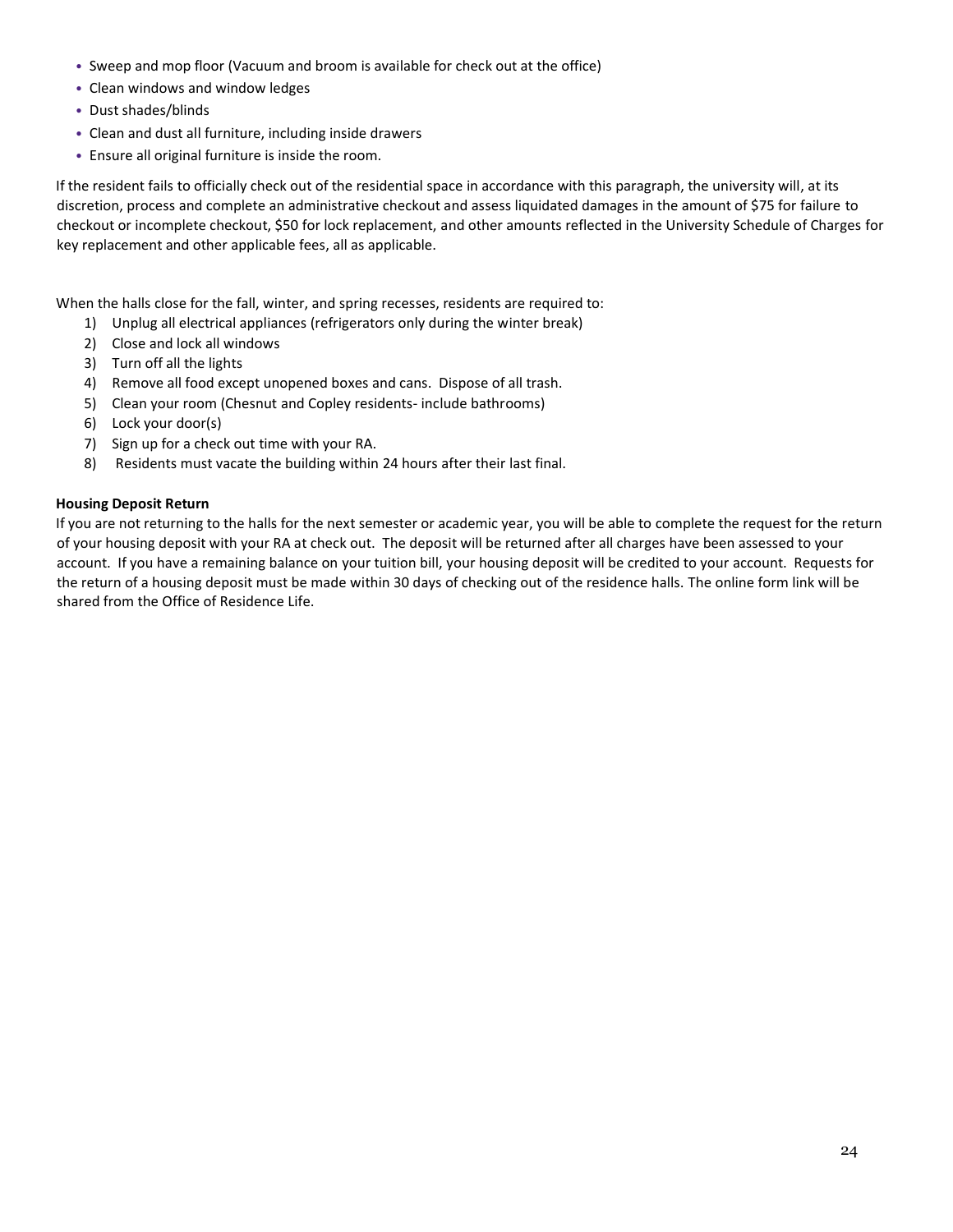# <span id="page-24-0"></span>**PARK UNIVERSITY AND COMMUNITY RESOURCES**

# Park University: Good to Know

# **All Things Food**

**Pirate Pantry:** Labor Hall pantry@park.edu https://www.park.edu/life-park/parkville/park-pantry/

Dining Services: (816) 584-6395 astrecker@freshideasfood.com

Park Dining Hall - Thompson Commons 2nd Floor Monday - Friday Breakfast 7 am - 9:00am Lunch 11 am - 1:00pm Dinner 4:30 pm - 6:30pm

Saturday-Sunday Brunch 11am - 12:30pm Dinner 4:30 pm - 6:30pm

Jolly Roger Café Norrington Library & Learning Commons M-F 8:00 am - 1pm; Closed Sat/Sun

https://www.freshideasfood.com/parkdining/

# **Housing Info**

Lockouts:<br>Contact RA Staff on Duty

#### **Repairs:**

Let your RA know immediately so we may enter a work order or stop by the ResLife Office in Copley Quad 1<sup>st</sup> floor or Chesnut ResLife Office

#### **Quiet Hours:**

Sunday-Thursday 10 PM to 10 AM Friday-Saturday Midnight to 10 AM 24 hour Courtesy Hours

# **Campus Safety**

(also listed on back of ID card)

816-584-6444

Thompson Hall- 1st floor

# **Campus Resources**

(816) 584-6290 **Financial Aid:** finaid@park.edu **Herr House** https://www.park.edu/tuition-financial-aid/

Student Success: (816) 746-2526 parkvillesuccess@park.edu **Herr House** https://www.park.edu/admissions/enrollment -services/

**Counseling Center:** counselingappointments@park.edu **Dearing Hall** https://www.park.edu/life-park/counselingcenter-health-services/

**Career Development:** careerdevelopment@park.edu Mabee Learning Center - 200 Corridor #224 https://advancing.park.edu/career/

Student Life:<br>Thompson Hall- 2nd floor https://my.park.edu/ICS/Offices/Student\_Life and Leadership

(816) 584-6397 **Student Employment:** studentemployment@park.edu Academic Plaza https://www.park.edu/tuition-financialaid/student-employment/

**Academic Support Center:** Norrington -2nd Floor https://www.park.edu/academics/academicsupport-center/

Disability Services: (816) 584-6313 disabilityservices@park.edu Norrington #205 https://www.park.edu/terms-andrequlations/disability-quidelines/